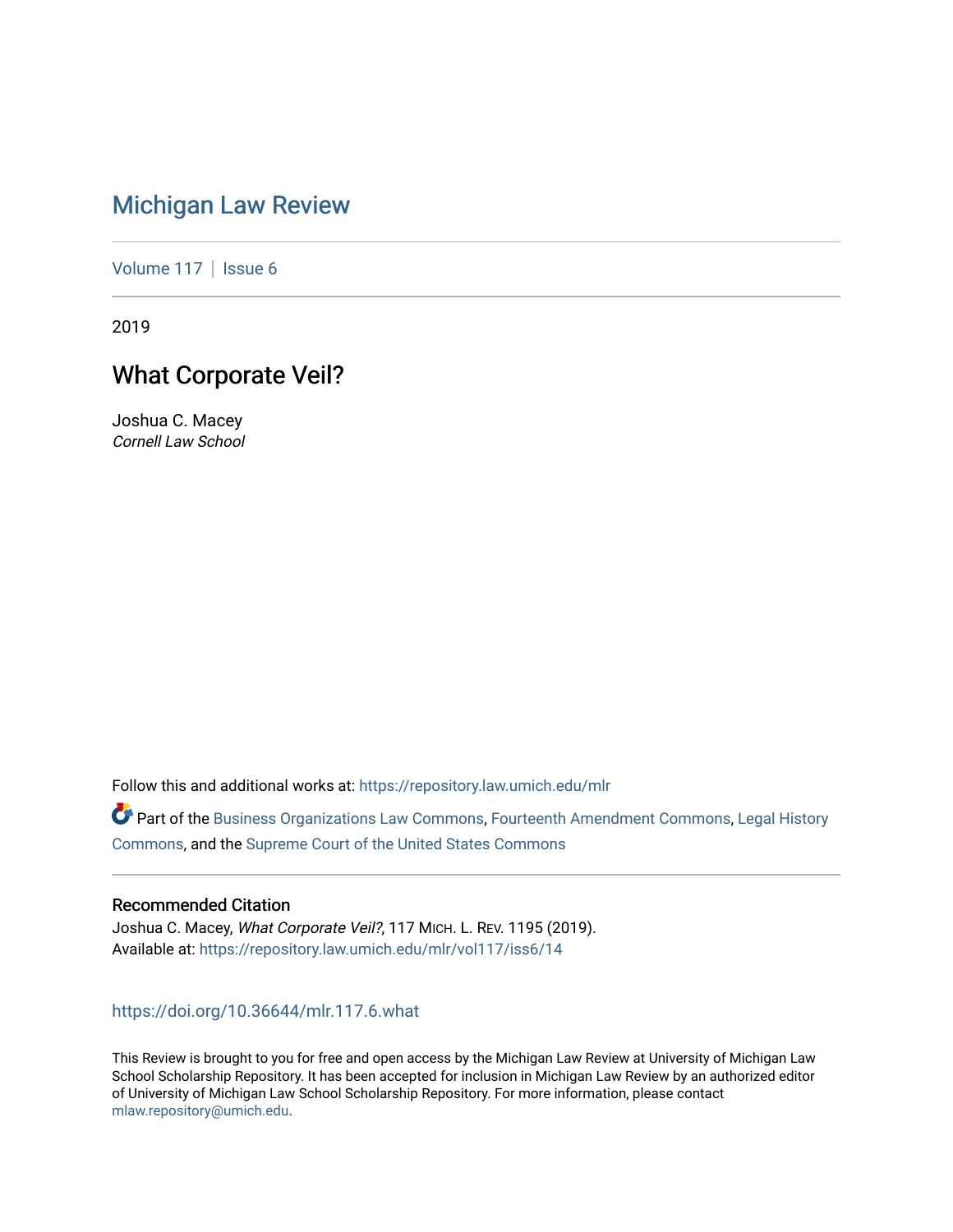### **WHAT CORPORATE VEIL?**

#### Joshua C. Macev\*

WE THE CORPORATIONS: HOW AMERICAN BUSINESSES WON THEIR CIVIL RIGHTS. By Adam Winkler. New York and London: Liveright Publishing Corporation. 2018. Pp. xxiv, 395. Cloth, \$28.95; paper, \$19.95.

#### **INTRODUCTION**

A crucial turning point in the development of corporate constitutional rights was built on a fabrication.<sup>1</sup> In 1881, the Southern Pacific Railroad Company argued that a California tax on railroad property was unconstitutional discrimination under the Fourteenth Amendment's Equal Protection Clause.<sup>2</sup> At the time, this was an audacious argument. After the Civil War, Congress passed the Fourteenth Amendment to protect the rights of freed slaves and guarantee equality before the law.<sup>3</sup> The text itself guarantees equal protection rights to "persons."<sup>4</sup> It does not say anything about corporations. Yet a brilliant and uniquely qualified lawyer named Roscoe Conkling appeared before the justices and argued that the drafters wrote the Fourteenth Amendment to apply to corporations as well as to people.<sup>5</sup>

Conkling would know. He was the last surviving member of the congressional committee that drafted the Fourteenth Amendment, and he had twice been nominated to the Supreme Court, declining on both occasions due to financial hardship (p. 114). At oral argument, Conkling told the justices that he had brought his personal journal, which he claimed included notes about the committee's deliberations (p. 133). He told the Court that his

- \* Postdoctoral Associate, Cornell Law School.
- 1. See pp. 114-18, 130-36.
- 2. Santa Clara Cty. v. S. Pac. R.R. Co., 118 U.S. 394, 409 (1886).

3 . See Jack M. Balkin, The Reconstruction Power, 85 N.Y.U L. REV. 1801, 1809 (2010) ("The new powers in the Reconstruction Amendments served a different purpose: They gave Congress the power to protect equal citizenship and equality before the law. Article I, Section 8 powers were necessary because states could not effectively solve certain problems of governance; the Reconstruction Powers were necessary because history had shown that states would not protect equal citizenship and equality before the law.").

4. U.S. CONST. amend. XIV, § 1 ("No State shall make or enforce any law which shall abridge the privileges or immunities of citizens of the United States; nor shall any State deprive any person of life, liberty, or property, without due process of law; nor deny to any person within its jurisdiction the equal protection of the laws.").

5. P. 130 ("I come now to say that the Southern Pacific Railroad Company and its creditors and stockholders are among the 'persons' protected by the Fourteenth Amendment of the Constitution of the United States." (quoting Conkling at oral argument)).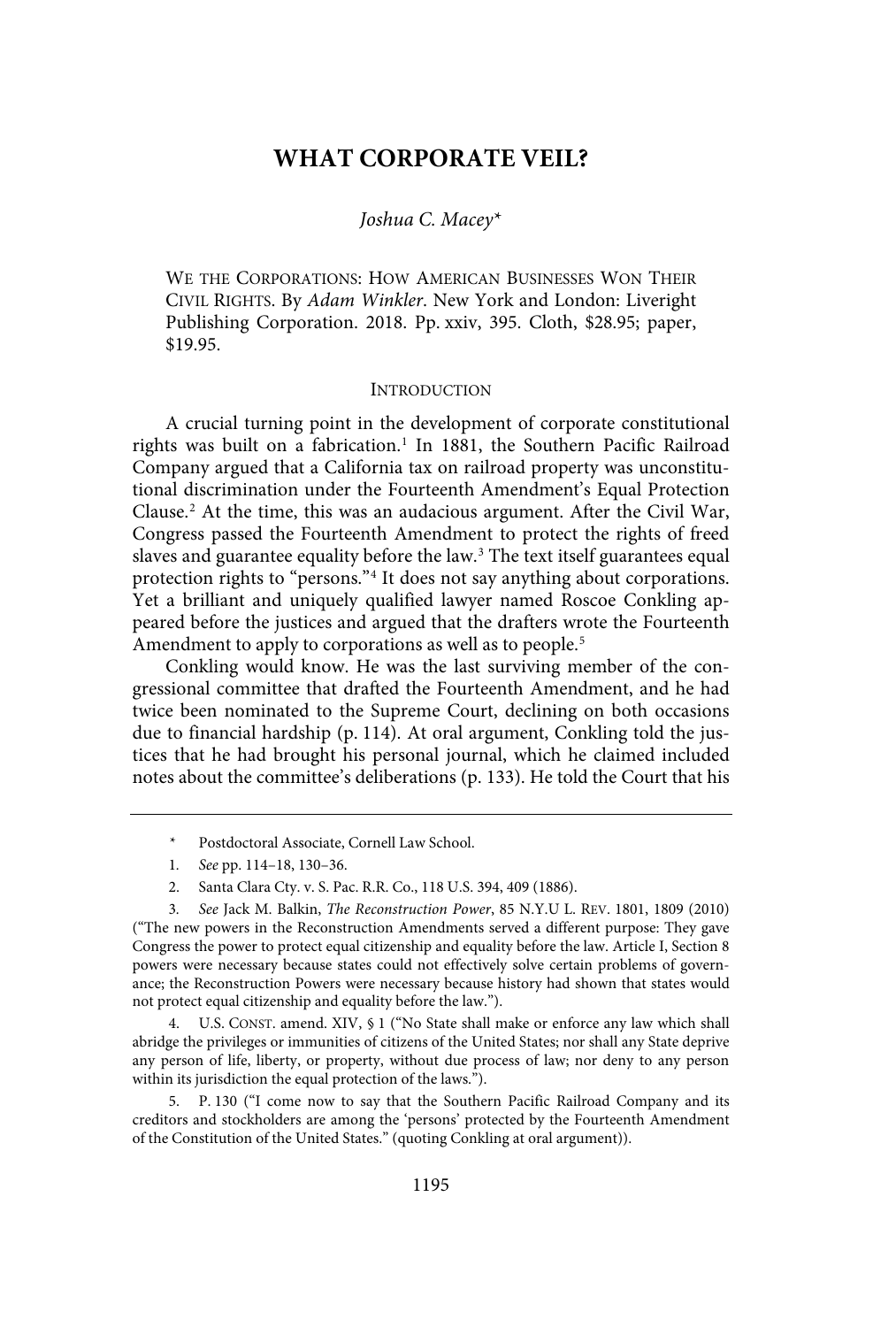notes showed that the drafting committee had purposefully replaced the word "citizens" with "persons" in order to make sure that corporations also enjoyed Fourteenth Amendment protections.<sup>6</sup> This change, he said, was intended to ensure that the Amendment applied to corporations as well as people (p. 130).

The problem with Conkling's argument is that it was not true. His journal did record the congressional committee's deliberations, but it did not say that the committee changed the word "citizen" to "person" or even mention that the committee ever thought about whether the Amendment would apply to corporations (pp. 134–36). In short, Conkling lied, but the case ultimately supported numerous Supreme Court decisions extending constitutional protections to corporate entities. While the Supreme Court decided to duck this constitutional question in Southern Pacific by ruling for the corporation on other grounds, the Court eventually agreed with Conkling and granted Fourteenth Amendment protections to corporations.<sup>7</sup> It now regularly cites Southern Pacific to defend decisions to extend Fourteenth Amendment protections to corporations.<sup>8</sup>

Southern Pacific is at the heart of Adam Winkler's We the Corporations: How American Businesses Won Their Civil Rights. <sup>9</sup> The book, a finalist for the National Book Award,<sup>10</sup> is provocative and important, and it is filled with stories documenting the case law that has, by now, put corporations on nearly the same constitutional footing as individuals. We the Corporations surveys over three hundred Supreme Court cases. What emerges is a fascinating and original picture about the development of corporate constitutional rights.

Specifically, Winkler identifies the legal foundations of these rights and traces their historical development over a four-hundred-year history. What is perhaps most surprising, however, is that—despite creative and daring legal arguments such as those brought by Conkling—it is a more prosaic argument that ultimately put corporations on nearly the same constitutional footing as people. In fact, Conkling's view that corporations are "persons" has repeatedly failed to convince the Court to extend constitutional protec-

<sup>6.</sup> See pp. 130, 133.

<sup>7.</sup> Southern Pacific, 118 U.S. at 411–16 (asserting that, because California illegally counted the fences running beside the tracks in its assessment of the total value of the railroad's property, the county could not collect the taxes in the first place).

See p. 157; see also Smyth v. Ames, 169 U.S. 466, 522 (1898) (explaining that Southern Pacific held that corporations are entitled to Fourteenth Amendment protections); cf. Metro. Life Ins. Co. v. Ward, 470 U.S. 869, 881 (1985) (surveying cases that extend Fourteenth Amendment protections to corporations).

<sup>9.</sup> Adam Winkler is a Professor of Law, UCLA School of Law.

<sup>10.</sup> We the Corporations: How American Businesses Won Their Civil Rights: Finalist, National Book Awards 2018 for Nonfiction, NAT'L BOOK FOUND., https:// www.nationalbook.org/books/we-the-corporations-how-american-businesses-won-their-civilrights/ [https://perma.cc/7EYA-U9AS].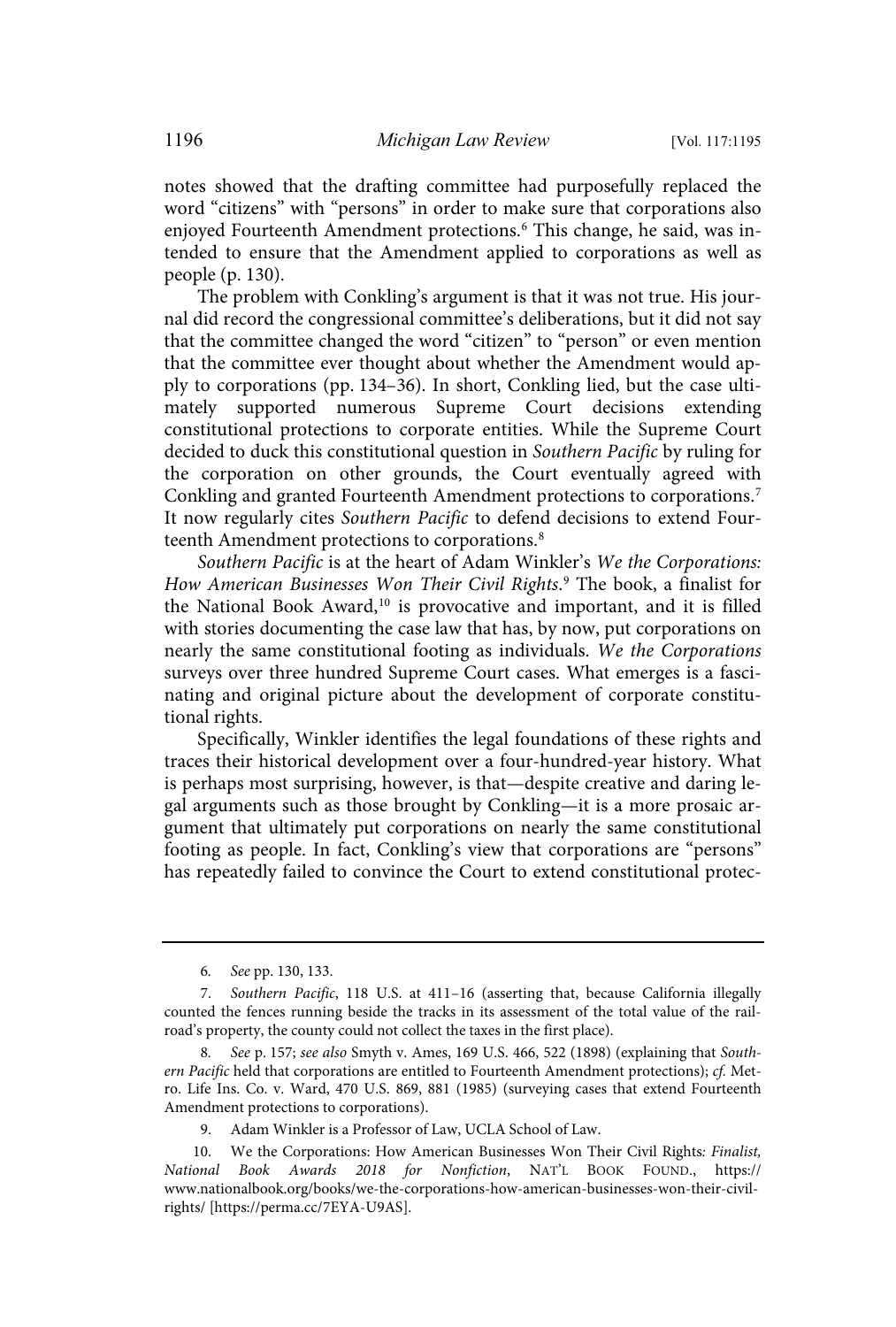tions to corporate entities.<sup>11</sup> Although it is common to criticize the notion popularized by Republican presidential candidate Mitt Romney<sup>12</sup>—that corporations are people,<sup>13</sup> on Winkler's account, the legal foundation of corporate constitutional rights lies not in the Supreme Court's recognition that corporations have a "separate personhood" but rather in the doctrine that corporations are simply "associations of citizens."<sup>14</sup> Conkling, in short, embraced the wrong legal theory.

This thesis is somewhat counterintuitive. Corporations can be thought of alternatively as either an aggregation of individual persons—the shareholders and managers who own and operate the company—or as legal entities separate and distinct from their investors and managers.<sup>15</sup> Although politicians often mock the idea that corporations are separate legal entities, Winkler argues that it is actually the theory that corporations are "associa-

12. See pp. 377-78.

13. See, e.g., S.J. Res. 33, 112th Cong. (2011) (proposing a constitutional amendment introduced by Bernie Sanders, stating that the Constitution only protects the rights of natural persons, that corporations are not natural persons, and therefore that corporations do not have constitutional rights).

14. The phrase "associations of citizens" was used three times in Citizens United v. FEC, which prohibited the government from restricting independent expenditures for corporate communications. 558 U.S. 310, 349, 354, 356 (2010). Winkler is not the only scholar to have observed that corporate constitutional rights are based on the view that corporations are associations of persons. Margaret Blair and Elizabeth Pollman, for example, have shown that historically "the Court accorded constitutional rights based on a view of corporations as associations of persons." Margaret M. Blair & Elizabeth Pollman, The Derivative Nature of Corporate Constitutional Rights, 56 WM. & MARY L. REV. 1673, 1677 (2015). Blair and Pollman argue that "this view was largely consistent with what the actual population of corporations in the United States looked like during the period of the Court's earliest jurisprudence," but that it "has not properly evolved to account for the wide spectrum of organizations labeled 'corporations.'" Id.

15. As a general matter, scholars often say that there are three theories of the corporation. See Reuven S. Avi-Yonah, Citizens United and the Corporate Form, 2010 WIS. L. REV. 999, 1001 (describing the "standard theories found in [the] literature" as "the aggregate theory, which views the corporation as an aggregate of its members or shareholders; the artificial entity theory, which views the corporation as a creature of the State; and the real entity theory, which views the corporation as neither the sum of its owners nor an extension of the state, but as a separate entity controlled by its managers"). The latter two theories regard corporations as separate legal entities, though they disagree about what makes a corporation an entity. However, even those three theories mask a number of distinct and conflicting views about what it means for a corporation to actually be a separate legal entity. For example, "separate legal entity" theory contains adherents who view the corporation as a "nexus of contracts." See Daniel R. Fischel, The Corporate Governance Movement, 35 VAND. L. REV. 1259, 1285 (1982); Reinier H. Kraakman, Corporate Liability Strategies and the Costs of Legal Controls, 93 YALE L.J. 857, 862 (1984); Kenneth E. Scott, Corporation Law and the American Law Institute Corporate Governance Project, 35 STAN. L. REV. 927, 930 (1983). Others, however, view the creation of a separate legal entity as a legal means that allows the separation of ownership and control. See ADOLF A. BERLE, JR. & GARDINER C. MEANS, THE MODERN CORPORATION AND PRIVATE PROPERTY (1932); Eugene F. Fama & Michael C. Jensen, Separation of Ownership and Control, 26 J.L. & ECON. 301, 302–03 (1983).

<sup>11.</sup> See pp. 130, 387-88.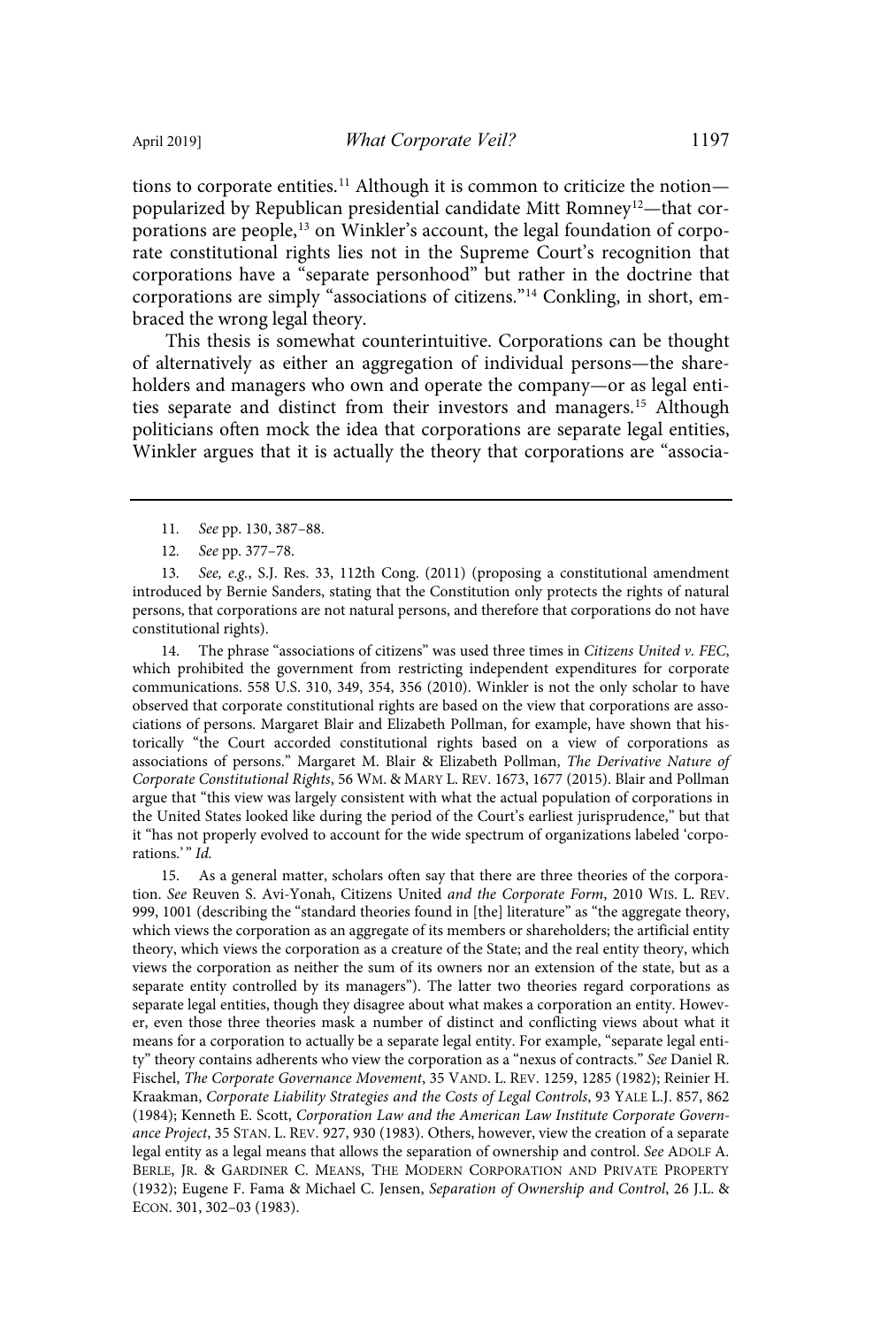tions of people" that has historically provided the legal justification for recognizing corporate constitutional protections. Time and again, Winkler shows, the Supreme Court has found that such protections are necessary to vindicate the rights of the citizens who own and manage private companies.

Winkler persuasively frames his book as a liberal critique of the Supreme Court cases that conferred constitutional rights on corporations, and he is right to do so. In demonstrating that the development of corporate constitutional rights is contingent on a particular conception of the corporation, Winkler challenges readers to reject the status quo and suggests that it is possible for judges and legislators to narrow the scope of corporate constitutional rights.

But Winkler's characterization of the legal theory the Supreme Court embraces in corporate-rights cases is somewhat misleading. He claims that the Supreme Court is piercing the corporate veil when it extends constitutional protections to corporations.<sup>16</sup> This is not quite true. Winkler is correct that the Supreme Court treats corporations as associations of persons, but he is incorrect that this treatment constitutes piercing the corporate veil. Winkler is undoubtedly aware that piercing the corporate veil describes the technical doctrine by which courts determine that the corporate form is a sham—that a corporation is being used for some illicit purpose, such as to shield personal assets from personal liability.<sup>17</sup> Still, it is worth noting that the court does not pierce the corporate veil in the corporate-rights cases Winkler analyzes. When a court pierces the corporate veil, it performs a practical, fact-based inquiry in which it determines whether the corporation is truly a separate juridical entity from its shareholders, creditors, and directors.<sup>18</sup> If the court determines that there is no legal separateness, then it can hold shareholders personally liable for the obligations of the corporation.<sup>19</sup>

<sup>16.</sup> E.g., p. 381 ("[A]s with many previous Supreme Court cases invoking corporate personhood, the underlying logic of Hobby Lobby [Burwell v. Hobby Lobby Stores, Inc., 134 S. Ct. 2751 (2014)] reflected instead piercing the corporate veil.").

<sup>17.</sup> In fact, he provides a textbook definition of veil-piercing in his analysis of early corporate-rights pieces. See p. 55 ("In a small number of highly unusual cases . . . the courts will pierce the corporate veil, ignoring the separate legal status of the corporation and imposing liability on the stockholders personally. Piercing the corporate veil in business law cases is very rare, and courts typically only do it when someone uses the corporate form to perpetuate a fraud or commit wrongdoing.").

See, e.g., Cancun Adventure Tours, Inc. v. Underwater Designer Co., 862 F.2d 1044, 1047–48 (4th Cir. 1988) ("[W]hen substantial ownership is combined with other factors, such as commingling of corporate and personal assets and diversion of corporate funds to the dominant shareholder, a court may peer behind the corporate veil . . . ."); My Bread Baking Co. v. Cumberland Farms, Inc., 233 N.E.2d 748, 751–52 (Mass. 1968) (discussing how the separate identities of affiliated corporations may be disregarded when "there is a confused intermingling of activity of two or more corporations engaged in a common enterprise with substantial disregard of the separate nature of the corporate entities, or serious ambiguity about the manner and capacity in which the various corporations and their respective representatives are acting"); Cheatle v. Rudd's Swimming Pool Supply Co., 360 S.E.2d 828, 831 (Va. 1987) (stating that the corporate fiction may be disregarded if the plaintiff shows that the corporation was the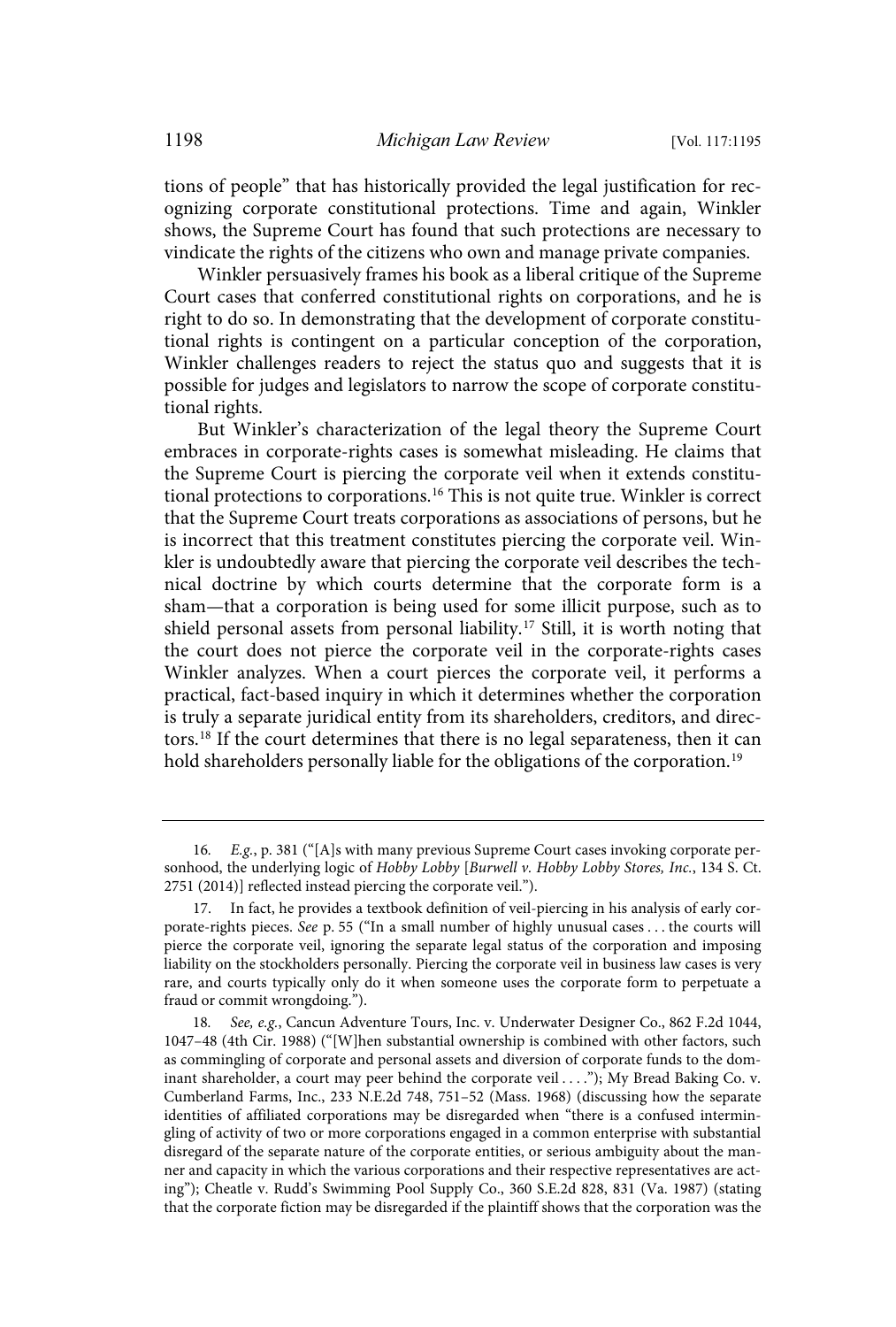The Supreme Court does not provide any such analysis in the cases Winkler discusses. Rather than consider whether a particular corporation has acted in a manner that suggests that it is not truly a separate juridical entity, the Supreme Court seems to assert that corporations are never distinct from their shareholders when they are claiming constitutional protections.<sup>20</sup> And the Court has offered no legal or theoretical defense for that assertion.

Winkler may be using the language of veil-piercing in a metaphorical sense simply to describe situations in which the Court treats corporations as mere associations of shareholders. But in doing so, he downplays the degree to which the Supreme Court has embraced—without justifying—a theory of the corporation in constitutional cases that bears little resemblance to the theory of the corporation that attaches in other contexts.

Based on this observation, I argue that the phenomenon Winkler observes (though mislabels) provides a powerful, albeit undertheorized, critique of hundreds of years of corporate-rights jurisprudence. Both veilpiercing and treating the shareholders as an association of persons look behind the corporate form, but the way the Court has treated corporations in corporate-rights cases is more radical and less justifiable than Winkler's metaphor suggests. What Winkler has identified is not that the Supreme Court "pierces the corporate veil" in constitutional cases but rather that the Supreme Court refuses to recognize the very existence of the corporate form in those cases altogether. In describing this phenomenon as "piercing the corporate veil," Winkler implies that the Supreme Court's treatment of the corporation in constitutional cases is part of a sensible and coherent corporate law doctrine. In this way, Winkler's use of the phrase "piercing the corporate veil" legitimates a practice that bears little resemblance to the doctrine and softens the full force of his criticism of the canonical corporate-rights cases. What Winkler actually shows is that the Supreme Court's existential theory of the corporation in constitutional rights cases is radically at odds with the existential theory of the corporation it adopts in every other area of the law.

Winkler correctly implies that the Supreme Court's constitutional cases are based on a suspect—or at least undertheorized—analytical foundation,<sup>21</sup>

alter ego of the individual shareholders and was a sham used to avoid liability or conceal fraud).

<sup>19.</sup> E.g., Cancun Adventure Tours, 862 F.2d at 1047-48.

<sup>20.</sup> See, e.g., Burwell v. Hobby Lobby Stores, Inc., 134 S. Ct. 2751, 2768 (2014) ("Corporations, 'separate and apart from' the human beings who own, run, and are employed by them, cannot do anything at all." (disapprovingly quoting Conestoga Wood Specialties Corp. v. Sec'y of the U.S. Dep't of Health & Human Servs., 724 F.3d 377, 385 (3d Cir. 2013))).

<sup>21.</sup> I should note that Winkler himself is a bit more equivocal than I am suggesting. He explicitly states that his book is not "an attack on corporate rights." P. xxiv. Nonetheless, he points out that the seminal corporate constitutional rights cases "have usually rejected the core principle of corporate personhood." P. 395. To the extent that much of the book emphasizes inconsistencies in the Supreme Court's conception of corporate personhood, one might reasonably conclude that Winkler himself is skeptical of the Supreme Court's views on this subject. At the very least, he draws attention to the fact that corporations have appealed to the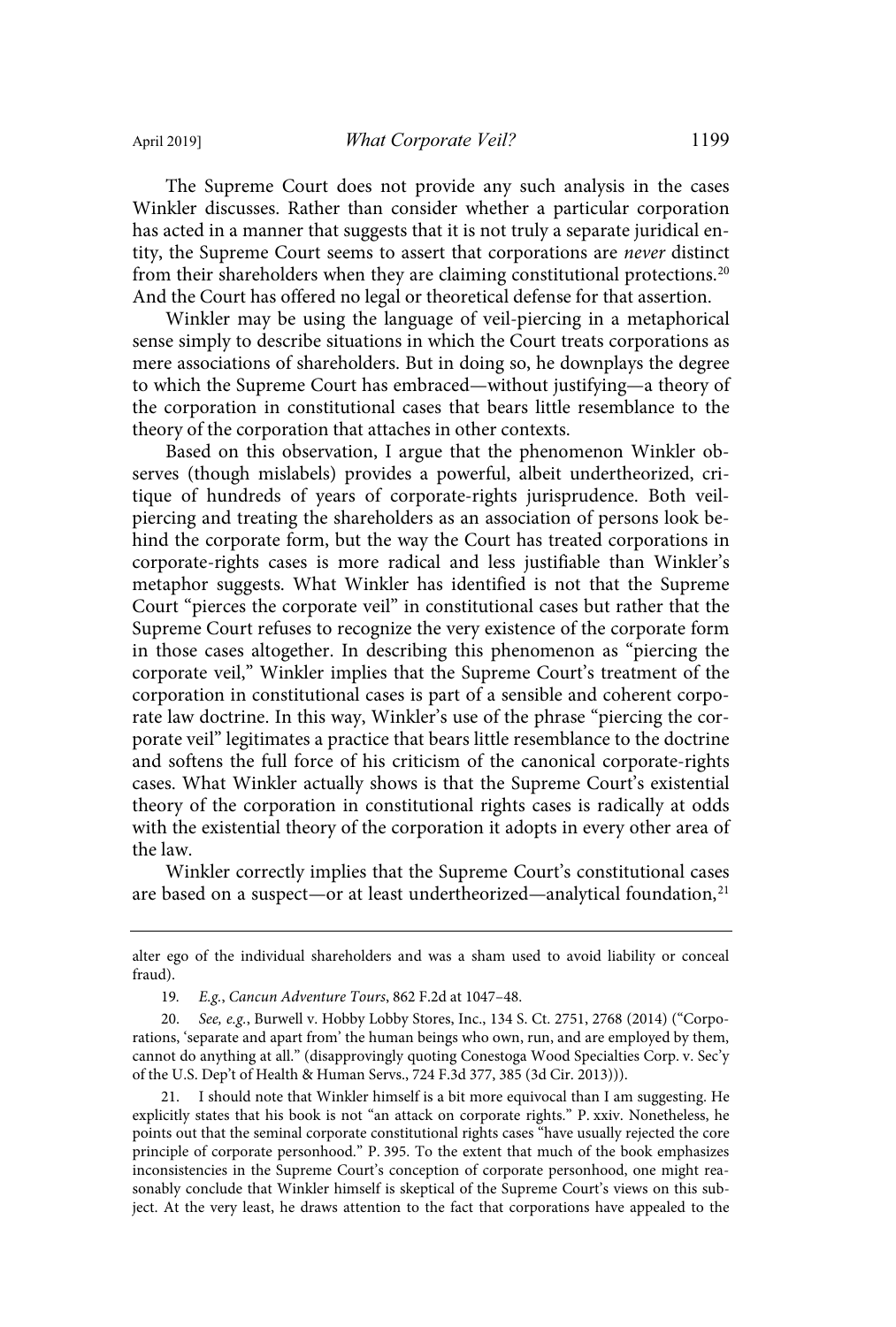and he is right that this argument flows logically from the historical analysis he conducts in We the Corporations. To reach that conclusion, however, one must recognize that the United States treats corporations as associations of people in some circumstances and as distinct legal entities in others, and that the Court's decision to abandon the theory of the corporation that it applies in other contexts requires at least some explanation. Winkler's claim that the Court is piercing the corporate veil—whether used metaphorically or not masks larger inconsistencies in its reasoning.

This is not to say that every corporate constitutional rights case has been wrongly decided. In forthcoming work, Chief Justice Leo Strine and Professor Jonathan Macey argue that the majority in Citizens United embraced an indefensible theory of corporate personhood.<sup>22</sup> My view is somewhat different. I agree that the theory of the corporation in Citizens United is at odds with the theory of the corporation the Court has adopted in other contexts. In my view, however, the deeper problem is that the Court has failed to explain why corporate separateness ceases to apply in constitutional decisions. Of course, corporations may deserve many of the same constitutional protections as people. But if those protections are based on the view that corporations are associations of persons, then the Court should explain why that theory of the corporation applies in certain circumstances and not in others. This critique, moreover, is not limited to Citizens United but applies to the vast majority of corporate-rights cases. By using the language of veil-piercing to describe this phenomenon, Winkler gives the misleading impression that the Supreme Court's corporate jurisprudence relies on the same theory of the corporation as the rest of its jurisprudence. But what Winkler actually shows is that many canonical corporate-rights cases lack a coherent theory of the corporation and therefore seem like exercises of raw political power divorced from principled legal decisionmaking.

This Review proceeds in four parts. Part I summarizes Winkler's book, giving special emphasis to his argument that the seminal corporate constitutional rights cases have been decided on the ground that corporations are associations of people deserving of constitutional protections. Part II provides a brief overview of the doctrine of piercing the corporate veil. Part III argues that the Supreme Court's treatment of corporations as associations of citizens is a radical departure from the Court's treatment of corporations in all other areas of the law. What Winkler actually shows is not that the Supreme

Constitution to support a deregulatory agenda. He recognizes, for example, that "[c]orporations have a straightforward motivation to seek constitutional rights: to fight laws and regulations that restrict business autonomy and interfere with the pursuit of profit." Pp. xxi–xxii.

<sup>22.</sup> See Jonathan R. Macey & Leo E. Strine, Jr., Citizens United as Bad Corporate Law, 2019 WIS. L. REV. (forthcoming 2019) (manuscript at 4), https://papers.ssrn.com/sol3/ papers.cfm?abstract\_id=3233118 [https://perma.cc/X2RW-PW7T] ("Our challenge considers and rejects the Citizens United majority's conception of the corporation as an 'associations of citizens' and reaffirms its status as an artificial, metaphysical, and legal construct that exists separate and apart from its investors.").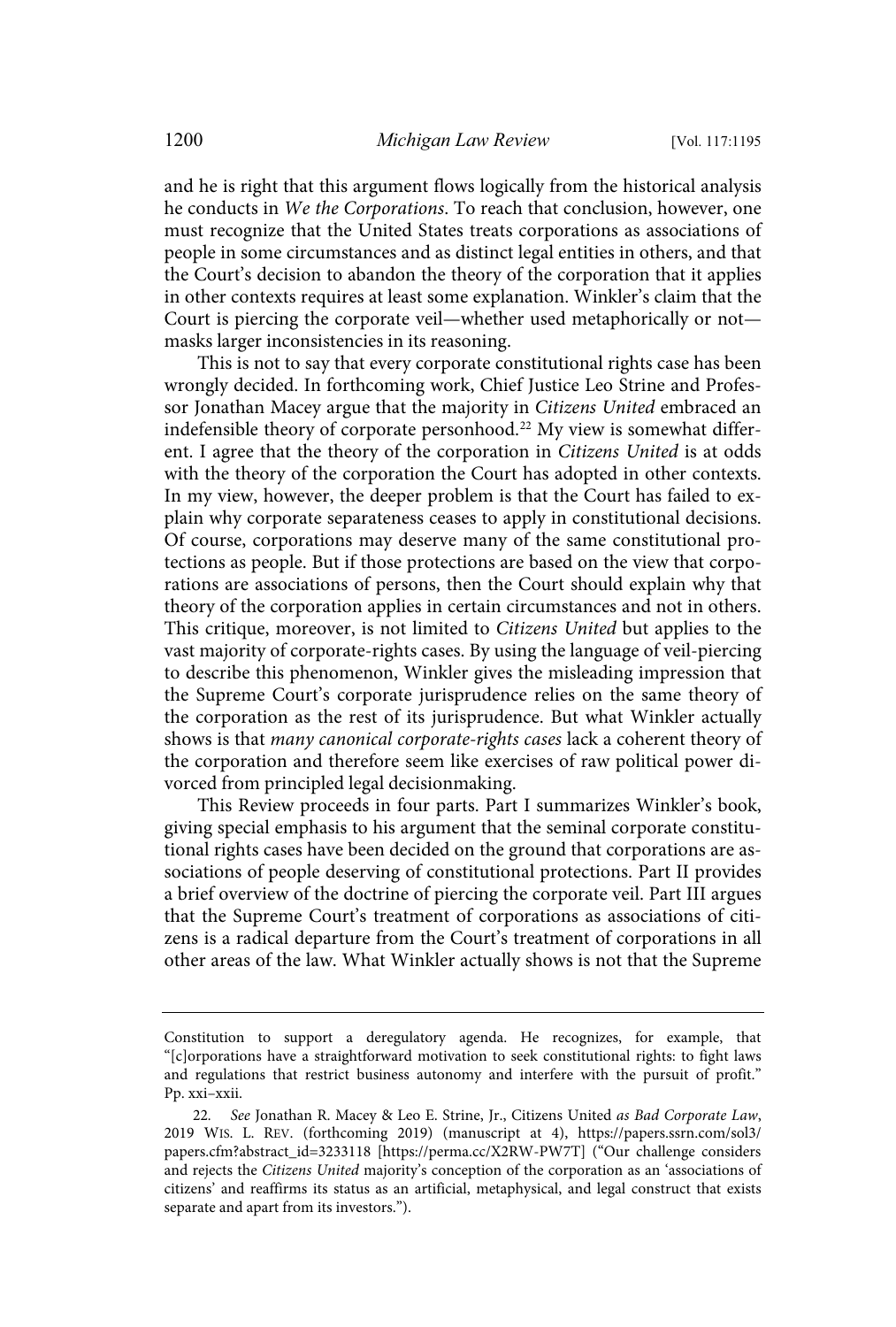Court pierces the corporate veil in corporate constitutional rights cases but that it fails to even treat corporations as corporations in those cases. Rather, it treats corporate entities as common law partnerships. This confused treatment of corporations supports Winkler's point that corporations have fought hard to be treated as either separate juridical entities or aggregate collections of individual investors—depending on which treatment is in their interest. This Review concludes by suggesting that the original menu of organizational options is properly understood as offering associates to a prospective business venture a choice to organize as a limited liability company or as a partnership. If someone chooses to organize as a corporation, she would receive the benefits of limited liability but forfeit some of the benefits of that organizational form. If she chooses to organize as a partnership, her investment would enjoy constitutional protections, but investors could be held personally liable for the debts of the corporation. In allowing investors to enjoy the benefits of unlimited liability while retaining constitutional protections, the cases analyzed by Winkler have eroded that choice.

#### I. A SHORT SUMMARY OF WE THE CORPORATIONS

We the Corporations is a truly outstanding book. The focus of this Review is on only one—albeit an important one—of Winkler's arguments. But Winkler's contribution spans beyond his argument about piercing the corporate veil. His basic project is to document the process by which corporations came to "have nearly all the same rights as individuals: freedom of speech, freedom of the press, religious liberty, due process, equal protection, freedom from unreasonable searches and seizures, the right to counsel, the right against double jeopardy, and the right to trial by jury" (p. xvi).

Winkler shows, for example, that both America's founding<sup>23</sup> and the American Revolution were inextricably linked to a corporate dispute, $24$  that more than half of the Fourteenth Amendment cases that went before the Supreme Court in the half century after the Amendment's ratification were brought by corporations (pp. 157–58), and that many corporate victories remained hidden in plain sight. On a more theoretical level, Winkler shows that corporations have acted both as "constitutional first movers" and as "constitutional leveragers" (p. xxiii; emphases omitted). By "constitutional first movers," Winkler means that corporations have developed creative legal theories that have ultimately trickled down to minorities and other oppressed groups.<sup>25</sup>

<sup>23.</sup> Pp. 6–19 (explaining how the Virginia Company's desire to make a profit off its endeavor led to numerous reforms that allowed colonists to successfully farm American soil).

<sup>24.</sup> Pp. 25–30 (arguing that the right to increase colonial taxes could best be understood as a bailout of the East India Company).

<sup>25.</sup> One example of this from Winkler's book is NAACP v. Alabama ex rel. Patterson, 357 U.S. 449 (1958). In that case, the Supreme Court considered whether a corporate entity the NAACP—could enjoy constitutional protections. The Court "look[ed] past the corporate form and base[d] the decision instead on the associational rights of members." P. 274.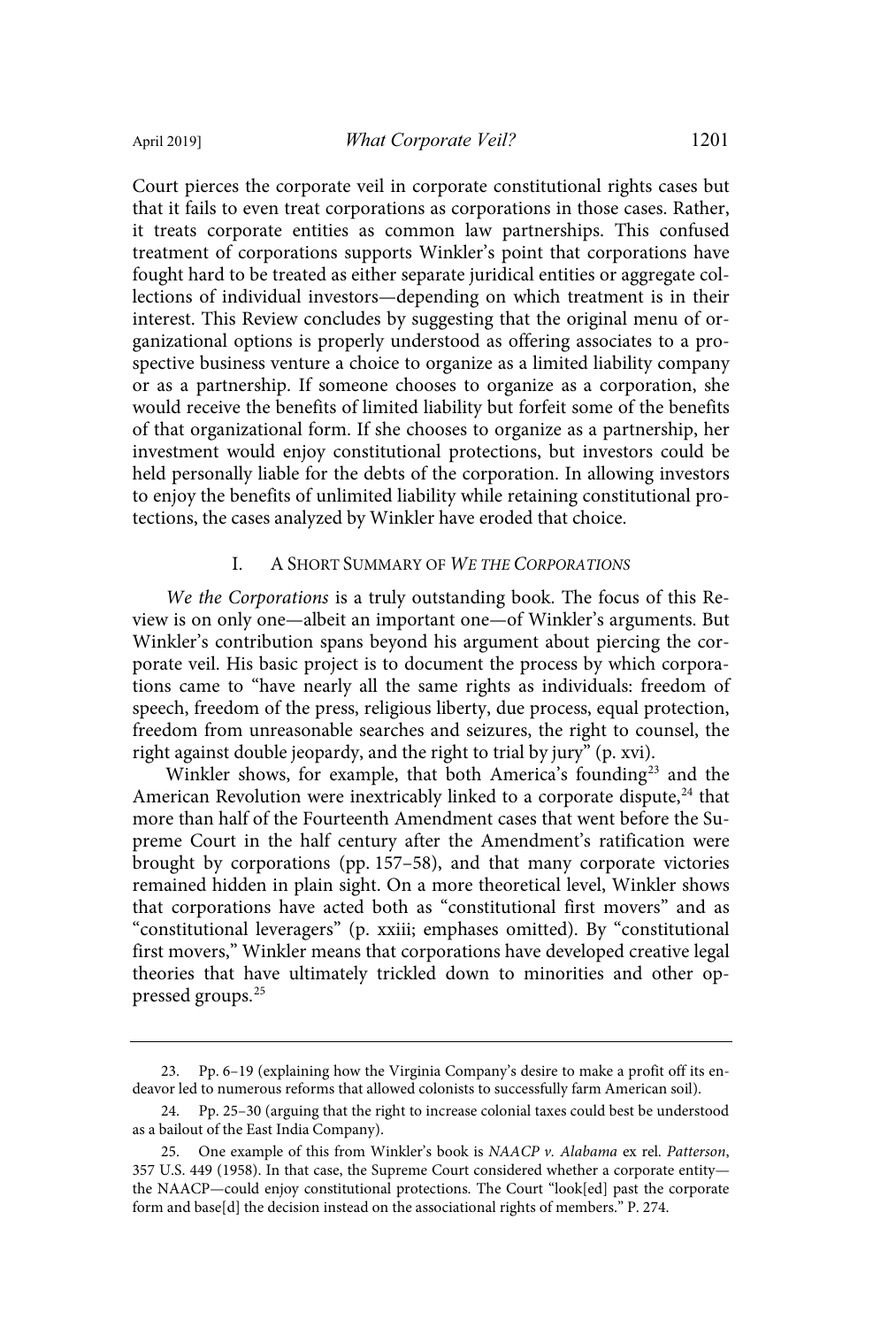Winkler's argument about constitutional leveragers is similarly intriguing. Winkler uses the term "constitutional leveragers" to describe situations in which corporations seized upon legal theories that originated to protect oppressed individuals and co-opted those theories to strike down regulations.<sup>26</sup> Ralph Nader's battle to protect consumers illustrates this phenomenon. Nader spearheaded a legal team that sought to ensure that consumers were able to receive accurate information about prescription prices (pp. 293–97). The team secured a key victory in the Supreme Court that recognized consumers' interests in commercial information (p. 297). However, because the decision was based on the First Amendment rights of the listener—and not the rights of the speaker—it created an opening for corporations to claim that the doctrine protected their speech.<sup>27</sup>

But Winkler is not wholly critical of the development of corporate constitutional rights. His first-mover argument shows that a corporation's willingness to use its immense resources to try out novel constitutional theories can pave the way for other constituencies to claim those same constitutional protections and to do so without having to expend resources experimenting with long-shot legal theories. Even the legal theory I criticize—that corporations are associations of persons—provided the theoretical justification for the case that allowed corporations to appear and defend themselves in court.<sup>28</sup>

In short, Winkler makes a lot of different points, and he provides a nuanced and detailed history of the development of corporate constitutional rights. These are important contributions. Perhaps Winkler's most im-

<sup>26.</sup> Two examples illustrate this strategy. One example of corporations trying to leverage protections designed for others is Roscoe Conkling's claim that the Fourteenth Amendment was designed to protect corporations as well as individuals. P. 114. For a description of Conkling's Fourteenth Amendment argument, see Chapter Four. Conkling's theory, though factually inaccurate, helped corporations secure due process protections and thereby weaponize the Constitution to strike down regulations. A second example of constitutional leveraging was the corporate bar's successful application of Virginia State Board of Pharmacy v. Virginia Citizens Consumer Council, 425 U.S. 748 (1976), which struck down a law prohibiting pharmacists from advertising the prices of prescription drugs; the decision was originally hailed as a liberal consumer-rights decision. See p. 297 ("Blackmun's opinion in Virginia Pharmacy appeared, like Roe, to be a liberal decision, one that would help consumer rights activists like Nader."). Its reasoning, however, eventually helped corporations strike down regulations designed to prevent them from making misleading advertisements. P. 299. The case's logic was based on the idea that listeners have an "interest in the free flow of commercial information." Va . Pharmacy, 425 U.S. at 763.

<sup>27</sup> . See pp. 299–300 ("Over the next two decades, the doctrine created by Virginia Pharmacy . . . would be invoked instead by tobacco companies challenging restrictions on tobacco advertising; gaming interests seeking to overturn restrictions on television and radio ads for casinos; the liquor industry in an effort to invalidate laws limiting alcohol advertising; and dairy producers hoping to defeat requirements to disclose the use of synthetic growth hormones.").

<sup>28.</sup> Specifically, the associations-of-people theory of the corporation allowed the First Bank of the United States to challenge state taxes that would have prevented the federal government from establishing a federal bank. See pp. 66–67.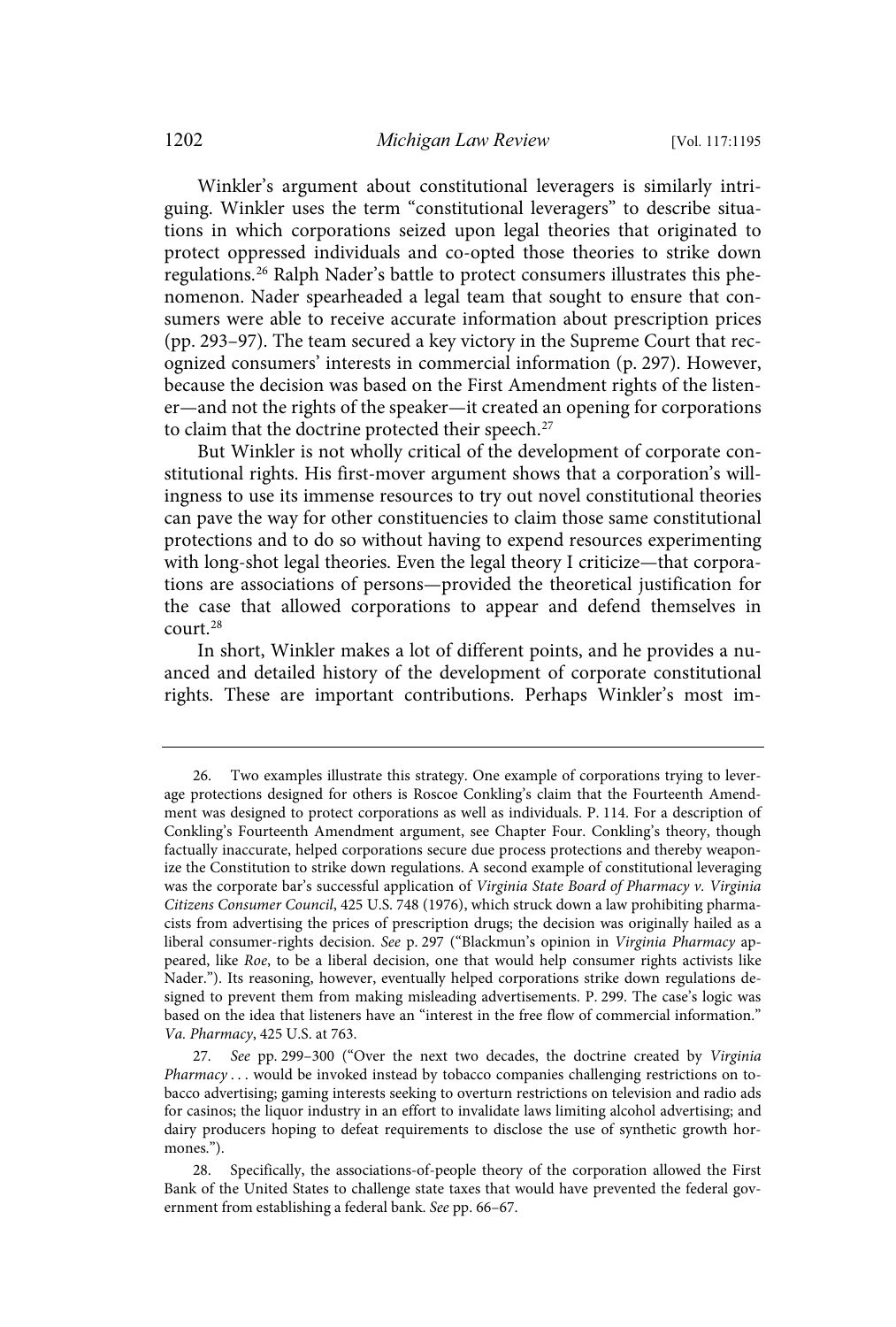portant contribution, however, is his claim that corporations have won constitutional protections predominantly by making a single argument: that corporations are merely associations of people. While the battle for corporate constitutional protections has been fought along a number of dimensions, it is this theory of corporate personhood that has formed the basis for the most important decisions that have extended constitutional protections to corporate entities.

Winkler claims that the Court pierces the corporate veil when it justifies decisions extending constitutional protections to corporations on the view that corporations are associations of people. The first corporate-rights case, according to Winkler, was Bank of the United States v. Deveaux, which considered whether Congress could grant corporations the right to sue or be sued in federal court.<sup>29</sup> Chief Justice Marshall found that the corporation was "just a stand-in for a group of 'individuals[,] who, in transacting their joint concerns, may use a legal name.' " <sup>30</sup> To deny the corporation constitutional protections, this thinking goes, would be to deny the rights of the individuals who constitute the particular corporate entity. Winkler says that Marshall "embrace[d]" the doctrine of "piercing" (p. 67). He concludes his analysis of Deveaux by claiming that "[p]iercing the veil, and allowing a corporation to claim the rights of its members, would be the conceptual tool the court would use to justify the extension of a wide variety of constitutional rights to corporations" (p. 68).

Time and again, Winkler shows, the Supreme Court granted constitutional protections to corporate entities on the ground that corporations are associations of people. The famous case Trustees of Dartmouth College v. Woodward, for example, is a high-profile example of the phenomenon Winkler identifies.<sup>31</sup> Dartmouth College held that a legislative grant to a private company was a contract within the meaning of Article I, Section 10 of the Constitution and that business corporations therefore enjoyed the protections of the Contracts Clause.<sup>32</sup> According to Winkler, Chief Justice Marshall found that "[t]he rights of the corporation were defined by the rights of the individual members" (p. 86). Winkler again claims that Marshall "pierced the corporate veil" (p. 86). The view that corporations are aggregations of people ultimately provided a theoretical basis for granting corporations Fourteenth Amendment protections (pp. 144–45), the right to freely associate (pp. 273–74), the right to exercise their religious beliefs (pp. 380–81), and the right to speak freely (pp. 363–65).

It is worth noting, moreover, that Winkler also points out that Supreme Court decisions refusing to extend constitutional protections to corporations have historically been supported by the opposite view of the nature of the

<sup>29.</sup> See 9 U.S. (5 Cranch) 61 (1809).

<sup>30.</sup> P. 66 (quoting Deveaux, 9 U.S. at 87).

<sup>31. 17</sup> U.S. (4 Wheat.) 518 (1819).

<sup>32.</sup> Dartmouth Coll., 17 U.S. at 650, 654.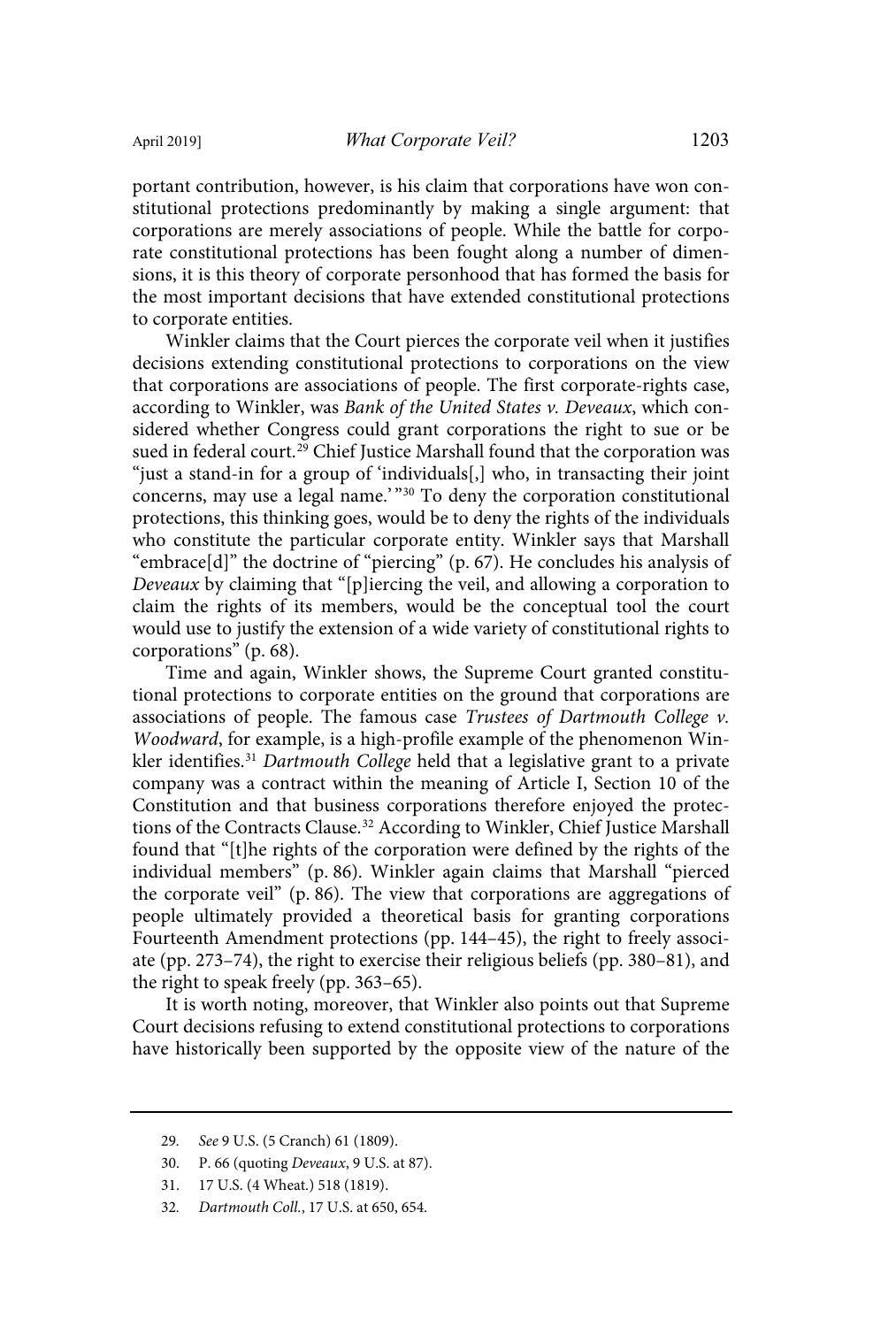corporate entity—that corporations are separate legal entities.<sup>33</sup> For example, he argues that "[b]y embracing corporate personhood, rather than piercing the corporate veil, the Taney court imposed boundaries on the rights of corporations" (p. 75). Winkler thus shows that corporate constitutional protections have generally been sustained on the ground that corporations are separate legal entities and that those protections have been extended on the ground that corporations are associations of people. Winkler uses the term "piercing the corporate veil" to describe what the Court is doing when it assumes that corporations are associations of persons, and he shows that this view of corporations has supported legal decisions extending constitutional protections to corporations.

Winkler is clearly correct that when the Supreme Court has extended constitutional protections to corporations, it has embraced the theory that corporations are associations of people. As the next Part argues, however, he is incorrect that the phenomenon he identifies is properly construed as "piercing the corporate veil."

#### II. PIERCING THE CORPORATE VEIL

Winkler shows that the view that corporations are associations of people undergirds the Supreme Court's pivotal constitutional cases, and he uses the phrase "piercing the corporate veil" to describe what the Court is doing when it treats corporations in that way. But piercing the corporate veil refers to a very specific corporate law doctrine. Courts will only pierce the corporate veil when there is some reason to doubt that this separateness exists in practice. The Supreme Court has taken the opposite approach in the constitutional cases Winkler analyzes. What the Court is actually doing, it seems, is imposing some of the principles of partnership law onto corporate entities, at least when it comes to defining those entities' constitutional rights.

Piercing the corporate veil is an exception to the general rule of limited liability, which is the doctrine that an investor's losses are limited to the amount that the investor puts into the corporation.<sup>34</sup> The doctrine of limited liability allows corporations to enter contractual agreements, sue and be sued, and engage in all sorts of other activities without risking any money beyond that which the shareholders and creditors put in when they made their initial investment.<sup>35</sup> Limited liability is generally considered "the primary benefit of the corporate form"<sup>36</sup> and has been credited with making it

<sup>33.</sup> Pp. 74–75 (discussing the Taney Court's corporate-rights cases that "treated the corporation as if it were a person . . . as an independent legal entity").

<sup>34.</sup> See Frank H. Easterbook & Daniel R. Fischel, Limited Liability and the Corporation, 52 U. CHI. L. REV. 89, 89–90 (1985) ("The rule of limited liability means that the investors in the corporation are not liable for more than the amount they invest.").

<sup>35.</sup> See id.

<sup>36.</sup> Timothy P. Glynn, Beyond "Unlimiting" Shareholder Liability: Vicarious Tort Liability for Corporate Officers, 57 VAND. L. REV. 329, 337 (2004).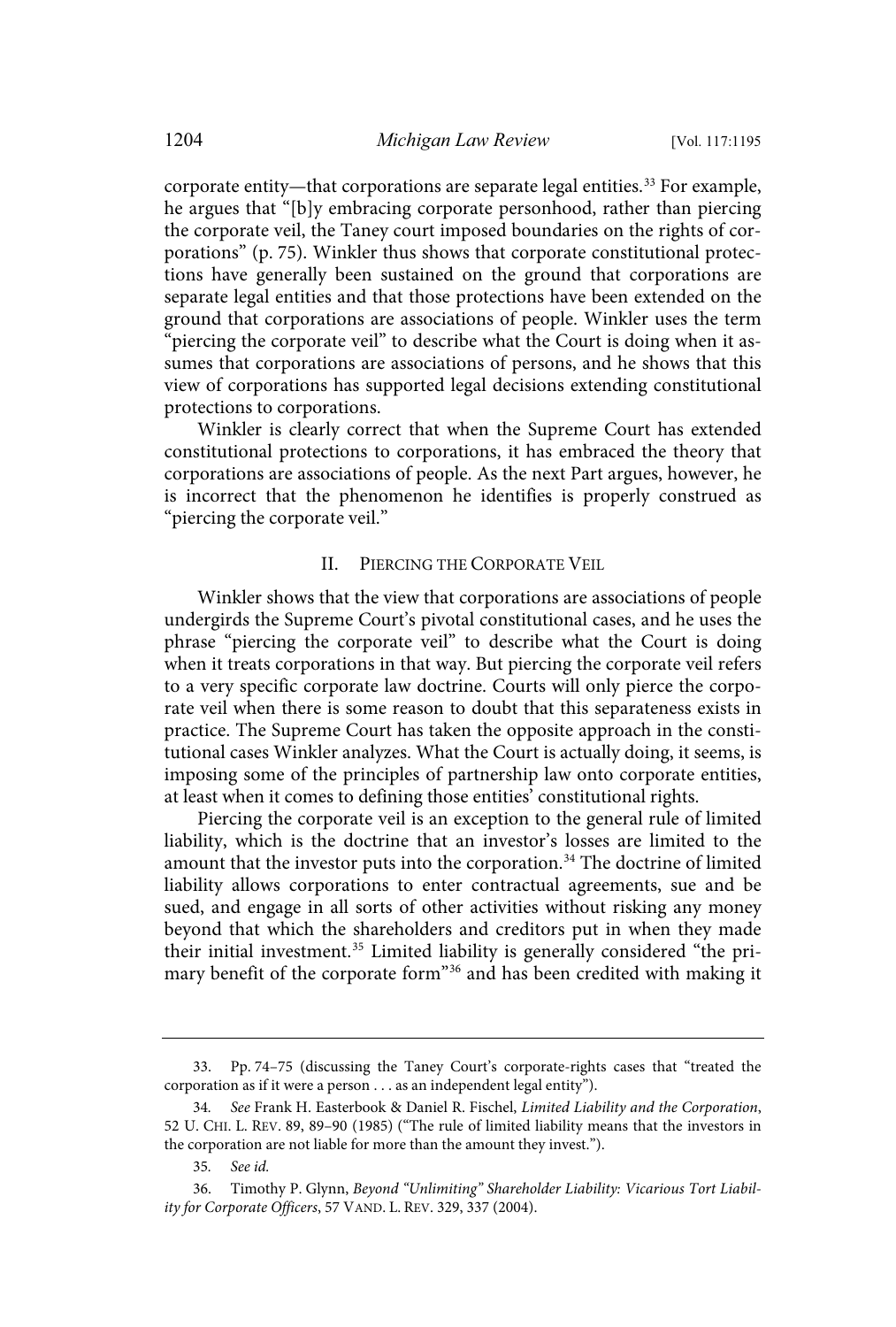easier to raise capital and, by extension, contributing to the tremendous economic growth that occurred during the twentieth century.<sup>37</sup>

The doctrine of piercing the corporate veil refers to the narrow set of situations in which courts ignore the default rule of limited liability and allow shareholders to be held personally liable for the debts of the corporation. Limited liability doctrine has been praised for allowing companies to raise capital,<sup>38</sup> and it has been criticized for improperly shifting costs onto innocent creditors and tort victims.<sup>39</sup> When a court decides to pierce the corporate veil, it determines that shareholders should be held personally liable for the debts of the corporation.

While courts can justify a decision to pierce the corporate veil on a number of different grounds,<sup>40</sup> all of the reasons courts give are based on the idea that individuals are using the corporate form illicitly and with the intention of skirting their own private legal obligations.<sup>41</sup> Courts that pierce the corporate veil thus assume that corporations are distinct juridical entities. Veil-piercing thus occurs when courts start to believe that the corporation is acting as some sort of alter ego for its owner and is being used to skirt regulatory obligations.

This is not quite the phenomenon Winkler describes. As Winkler observes, treating a corporation as an association of citizens collapses "the distinction between the corporation and its members, suggesting the courts see right through the corporation and focus instead on the people who compose

<sup>37.</sup> See Henry Hansmann & Reinier Kraakman, The Essential Role of Organizational Law, 110 YALE L.J. 387, 390 (2000) ("The truly essential aspect of asset partitioning is, in effect, the reverse of limited liability—namely, the shielding of the assets of the entity from claims of the creditors of the entity's owners or managers."); Henry G. Manne, Our Two Corporation Systems: Law and Economics, 53 VA. L. REV. 259 (1967) (arguing that large corporate entities would not exist without limited liability).

See, e.g., Stephen M. Bainbridge, Abolishing Veil Piercing, 26 J. CORP. L. 479, 495 (2001) ("[T]here is a widely shared view that limited liability was, and remains, essential to attracting the enormous amount of investment capital necessary for industrial corporations to arise and flourish."); Easterbrook & Fischel, supra note 34, at 90–98; Stephen B. Presser, Thwarting the Killing of the Corporation: Limited Liability, Democracy, and Economics, 87 NW. U. L. REV. 148, 164 (1992) ("If it is true that the original justification for limited liability was that it encourages investment in the small firm, or investment by entrepreneurs of modest means, and if we are still interested in encouraging individual entrepreneurship through incorporation, this ought to be, perhaps, the most crucial aspect to be considered in veil-piercing doctrine." (footnote omitted)).

<sup>39.</sup> See, e.g., Henry Hansmann & Reinier Kraakman, Toward Unlimited Shareholder Liability for Corporate Torts, 100 YALE L.J. 1879, 1880 (1991); Lynn M. LoPucki, The Death of Liability, 106 YALE L.J. 1, 61 (1996).

Jonathan Macey & Joshua Mitts, Finding Order in the Morass: The Three Real Justifications for Piercing the Corporate Veil, 100 CORNELL L. REV. 99, 107–08 (2014) (summarizing the reasons courts give to pierce the corporate veil).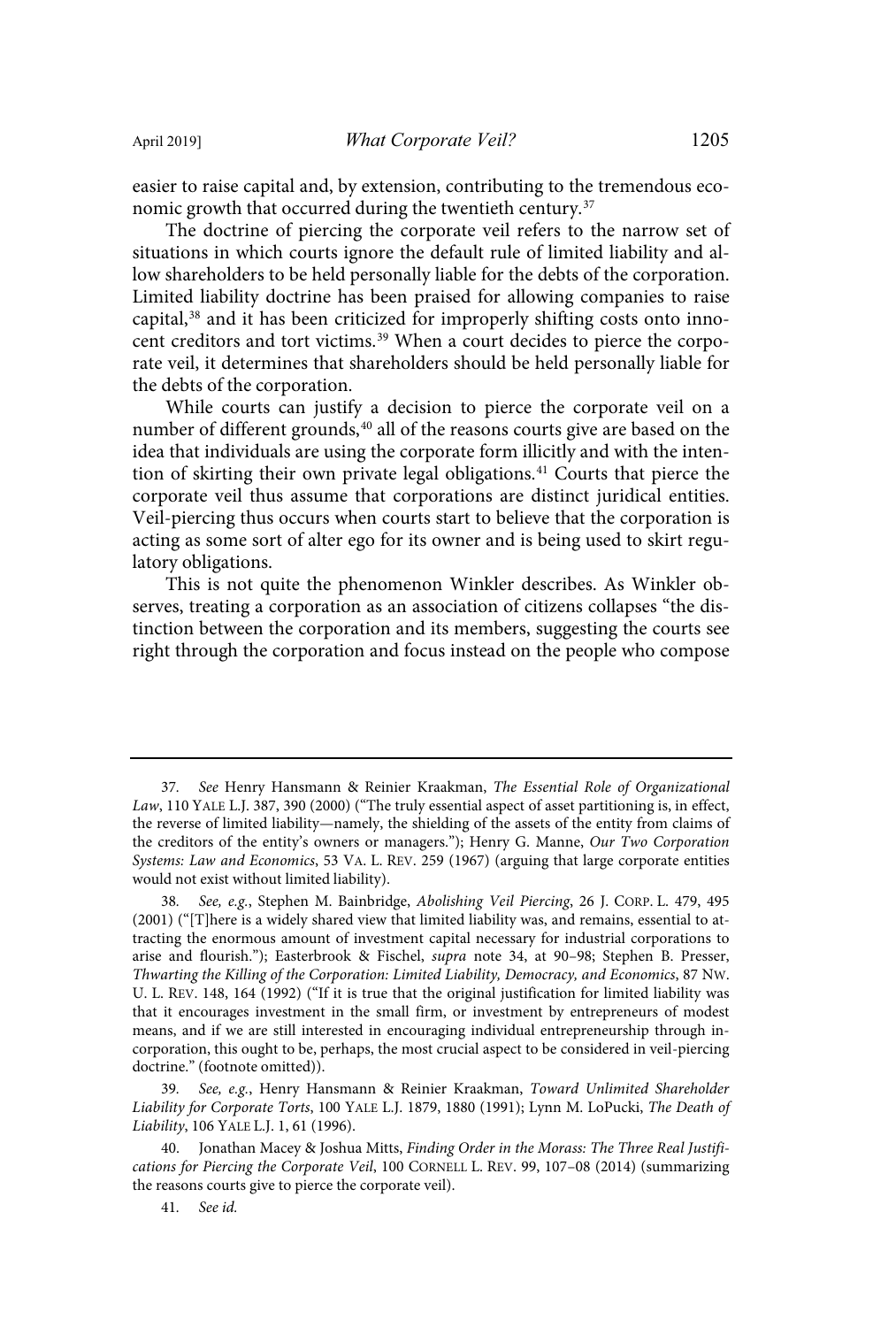it" (pp. 54–55). Winkler repeatedly uses the metaphor of veil-piercing to describe this phenomenon.<sup>42</sup>

But the central premise of the doctrine of piercing the corporate veil is that a corporation is a "juridical entity with the characteristic of legal 'personhood.' "<sup>43</sup> The default view in veil-piercing cases is thus that the legal status of corporations can—and should—be separated from the individuals who own and operate them and that courts will only overlook that status distinction after engaging in a fact-intensive inquiry designed to show that there is no genuine separateness between a particular corporate entity and its shareholders. To pierce the corporate veil, the court must find that the shareholders used the corporate form to skirt their individual regulatory obligations.

And veil-piercing cases take this legal separateness very seriously. So seriously, in fact, that courts allow individuals to create a corporation "for the very purpose of escaping personal liability."<sup>44</sup> An important tenet of corporate law is that it is very difficult to pierce the corporate veil and hold shareholders personally liable for the obligations of the corporation.<sup>45</sup> Thus, courts will continue to treat a corporation as a separate juridical entity even when the corporation was established to limit or evade regulatory obligations. Rather, "[t]o state a 'veil-piercing claim,' the plaintiff must plead facts supporting an inference that the corporation, through its alter-ego, has created a sham entity designed to defraud investors and creditors."<sup>46</sup> Veilpiercing thus requires that a corporation be used with the specific intent of swindling, cheating, or otherwise harming other parties with an interest in a corporation. It is only when an individual uses the corporate form as part of a scheme to shirk her individual obligations that a court will look past a corporation's separate legal identity and determine that there was no separateness in a particular case. In short, courts exercise their authority to pierce "reluctantly" and "cautiously,"<sup>47</sup> and judicial piercing should be "limited to rare cases involving fraud or abuse" (p. 67).

44. Bartle v. Home Owners Coop., 127 N.E.2d 832, 833 (N.Y. 1955).

45. See, e.g., Renault, Inc. v. Marble, 317 F.2d 265 (10th Cir. 1963) (outlining the contours of limited liability).

<sup>42.</sup> E.g., p. 55 ("Corporate lawyers today have a name for this way of thinking about corporations. They call it 'piercing the corporate veil.' The ordinary rule, ever since the days of Blackstone, is that there is a strict separation between the corporation and the people behind it. [That is why the corporation, not the stockholders, is liable if someone is injured using the company's products.] In a small number of highly unusual cases, however, the courts will pierce the corporate veil, ignoring the separate legal status of the corporation and imposing liability on the stockholders personally.").

<sup>43.</sup> See Macey & Mitts, supra note 40, at 100.

<sup>46.</sup> Crosse v. BCBSD, Inc., 836 A.2d 492, 497 (Del. 2003).

<sup>47.</sup> DeWitt Truck Brokers v. W. Ray Flemming Fruit Co., 540 F.2d 681, 683 (4th Cir. 1976) (quoting Pardo v. Wilson Line of Wash., Inc., 414 F.2d 1145, 1149 (D.C. Cir. 1969), and quoting Country Maid, Inc. v. Haseotes, 299 F. Supp. 633, 637 (E.D. Pa. 1969)).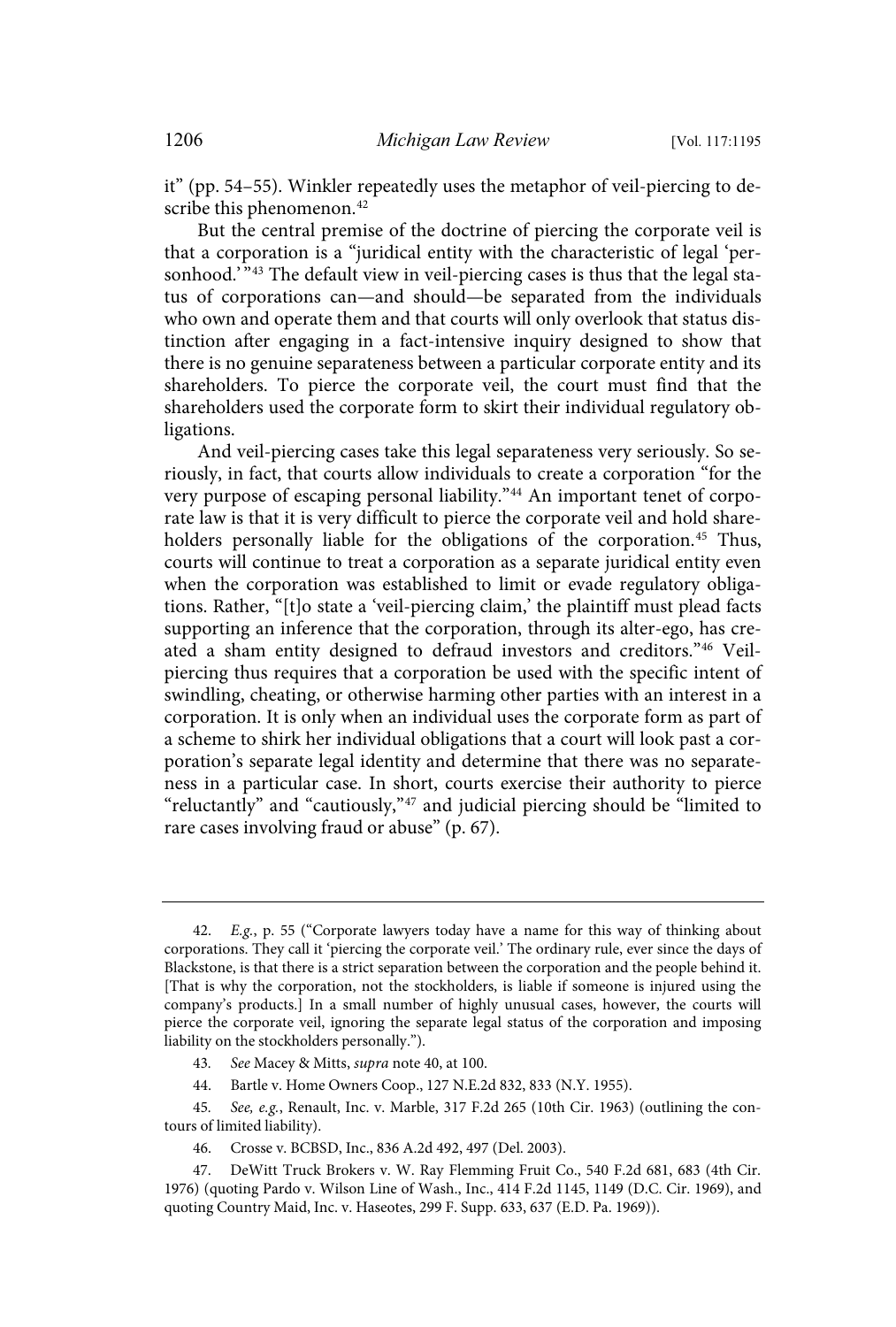By contrast, in the constitutional cases Winkler analyzes, the Supreme

Court has conceptualized the corporation as an association of people without determining whether the corporation has engaged in any kind of misconduct. The critical distinction between traditional veil-piercing cases and the constitutional rights cases is that veil-piercing occurs when a corporation behaves improperly, whereas constitutional rights do not require that a corporation do anything at all. In constitutional rights cases, the Supreme Court has assumed that the corporation is an association of people regardless of whether shareholders, creditors, managers, or employees (or whoever happens to make up the association) have even engaged in any behavior in the first place. Constitutional rights seem to simply flow organically out of the nature of the corporation. This could be understood to establish an alternative, existential theory of the corporation that assumes that corporations are never distinct juridical entities. For those reasons, it is somewhat misleading to equate the treatment of the corporation as an association of individuals with the corporate law doctrine of piercing the corporate veil.

Rather than viewing Citizens United, Hobby Lobby, and Southern Pacific as veil-piercing cases, it would be more precise to recognize that the Court presupposes that there is simply no veil to be pierced in those cases. What Winkler has discovered is that the Court assumed that there is no separation between the corporation and its shareholders. This, it seems, constitutes an existential theory about the very nature of the corporation.

#### III. CORPORATIONS ARE NOT ASSOCIATIONS OF PEOPLE

The doctrine of piercing the corporate veil assumes that corporations are separate and distinct from their shareholders, creditors, and managers. By contrast, the view that corporations are associations of people assumes that there is no veil to pierce. In a forthcoming Article, Chief Justice Leo Strine and Jonathan Macey offer a comprehensive analysis of Citizens United and show that the Supreme Court's conception of the corporation in that case is inconsistent with the conception of the corporation that attaches in other corporate cases.<sup>48</sup> Their analysis builds on work by Vincent Buccola and Elizabeth Pollman, who have argued that the Supreme Court has failed to articulate a coherent theory of corporate constitutional rights.<sup>49</sup>

<sup>48.</sup> Macey & Strine, supra note 22 (manuscript at 4) ("Our challenge considers and rejects the Citizens United majority's conception of the corporation as an 'associations of citizens' and reaffirms its status as an artificial, metaphysical, and legal construct that exists separate and apart from its investors.").

<sup>49.</sup> See, e.g., Vincent S.J. Buccola, Corporate Rights and Organizational Neutrality, 101 IOWA L. REV. 499, 502 (2016) (observing that "one searches the case law in vain for a comprehensive explanation" of the Supreme Court's corporate rights cases but arguing that the principle of "organizational neutrality" can be understood to provide "a unifying method in the Court's apparent madness"); Elizabeth Pollman, A Corporate Right to Privacy, 99 MINN. L. REV. 27, 32 (2014) (stating that "the Court has not developed a coherent method or test for" determining which rights corporations hold). It is worth noting that not all scholars think that the Supreme Court's constitutional cases are straightforward extensions of federal power. Both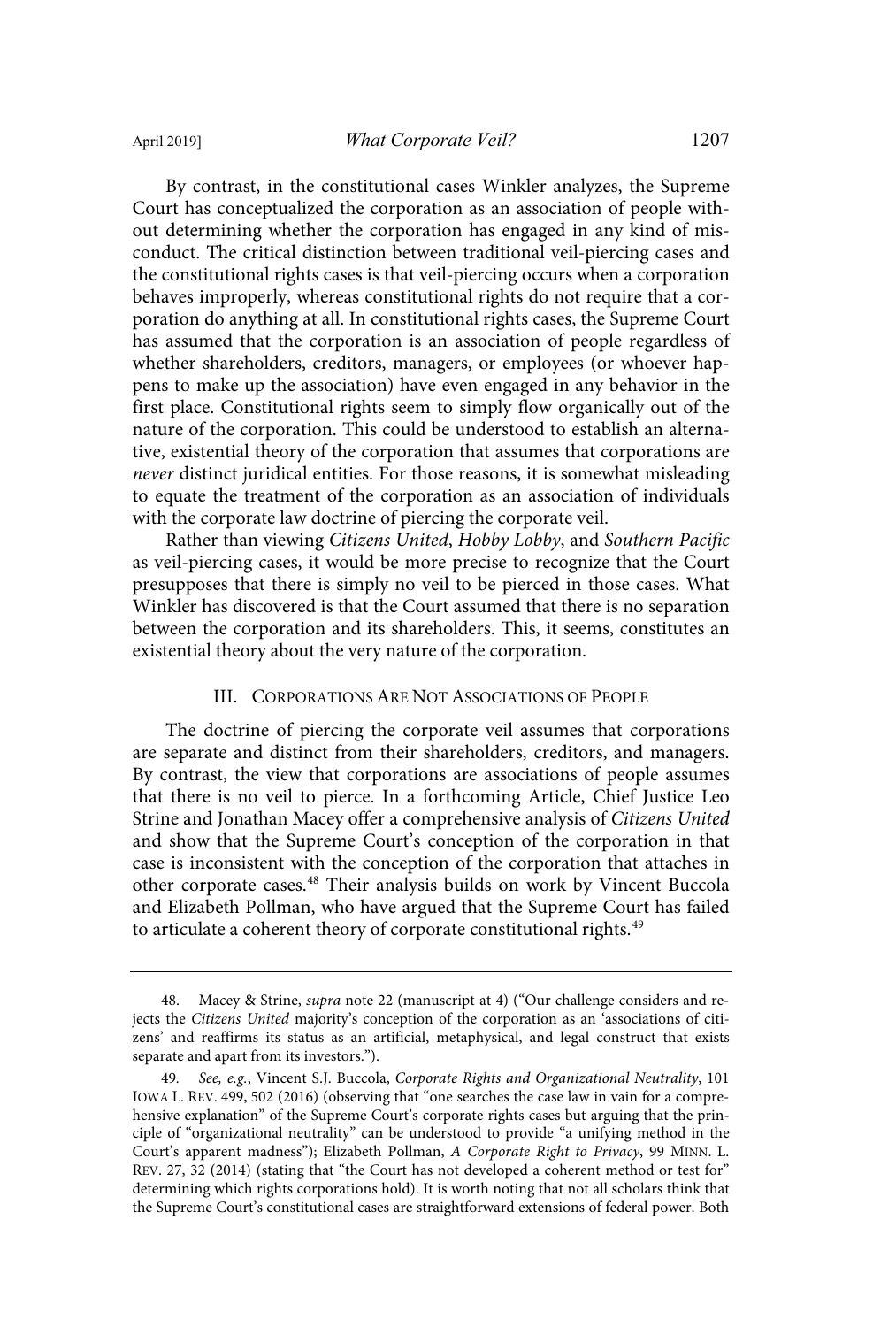This Part agrees with Macey and Strine that the view of the corporation that the Supreme Court has adopted in Citizens United is a radical departure from the view of the corporation that the Court has embraced in other contexts and is inconsistent with basic principles of American corporate law. But this critique applies broadly to hundreds of years of corporate-rights cases and need not be cabined to Citizens United. Moreover, in showing that the Supreme Court has consistently embraced a theory of the corporation in constitutional cases that is analytically distinct from the theory it adopts in other corporate cases, Winkler suggests that the Court has simply failed to articulate a theoretical or analytic justification of corporate constitutional rights. Simply put: in virtually all nonconstitutional cases involving corporations, the Supreme Court assumes that corporations are separate juridical entities. The examples of diversity jurisdiction, taxation, and criminal liability are illustrative.

#### A. Diversity Jurisdiction

Conceiving of the corporation as an association of people is inconsistent with the theory of the corporation that supports the doctrine of diversity jurisdiction. 28 U.S.C. § 1332 grants jurisdiction to federal courts when there is complete diversity among parties. According to the Supreme Court, a corporation can establish complete diversity by showing that its principal place of business is in a different state than that of its counterparties.<sup>50</sup> The Supreme Court has explained that a corporation's principal place of business is "the place where the corporation's high-level officers direct, control, and coordinate the corporation's activities."<sup>51</sup>

This view of diversity jurisdiction would not make sense if a corporation were an association of the people who own and operate it. That is because if the Court truly embraced the associational view consistently across its corporate jurisprudence, then a corporation would be "present" for purposes of diversity jurisdiction in every state where its shareholders reside. As Macey and Strine point out, "[b]ecause shareholders of large publicly held corporations generally reside in all fifty states," the view of the corporation that the Supreme Court has adopted in constitutional cases—and that Winkler so

50 . See Hertz Corp. v. Friend, 559 U.S. 77, 80–81 (2010).

51. Id.

Buccola and Pollman have argued that the corporate constitutional cases actually preserve a role for states to delineate the bounds of corporate rights. See Vincent S.J. Buccola, States' Rights Against Corporate Rights, 2016 COLUM. BUS. L. REV. 595, 597–98 ("The practical meaning of the corporate-rights cases is less a function of the Constitution than of garden-variety state laws. . . . [T]he states can already enact ordinary legislation that would practically undermine their domestic corporations' federal rights."); Elizabeth Pollman, Constitutionalizing Corporate Law, 69 VAND. L. REV. 639, 642–43 (2016) (arguing that "in expanding corporate rights, the Supreme Court has pointed to state corporate law as the mechanism for resolving disputes among corporate participants" and critiquing these decisions as having "upended the traditional function and domain of state corporate law").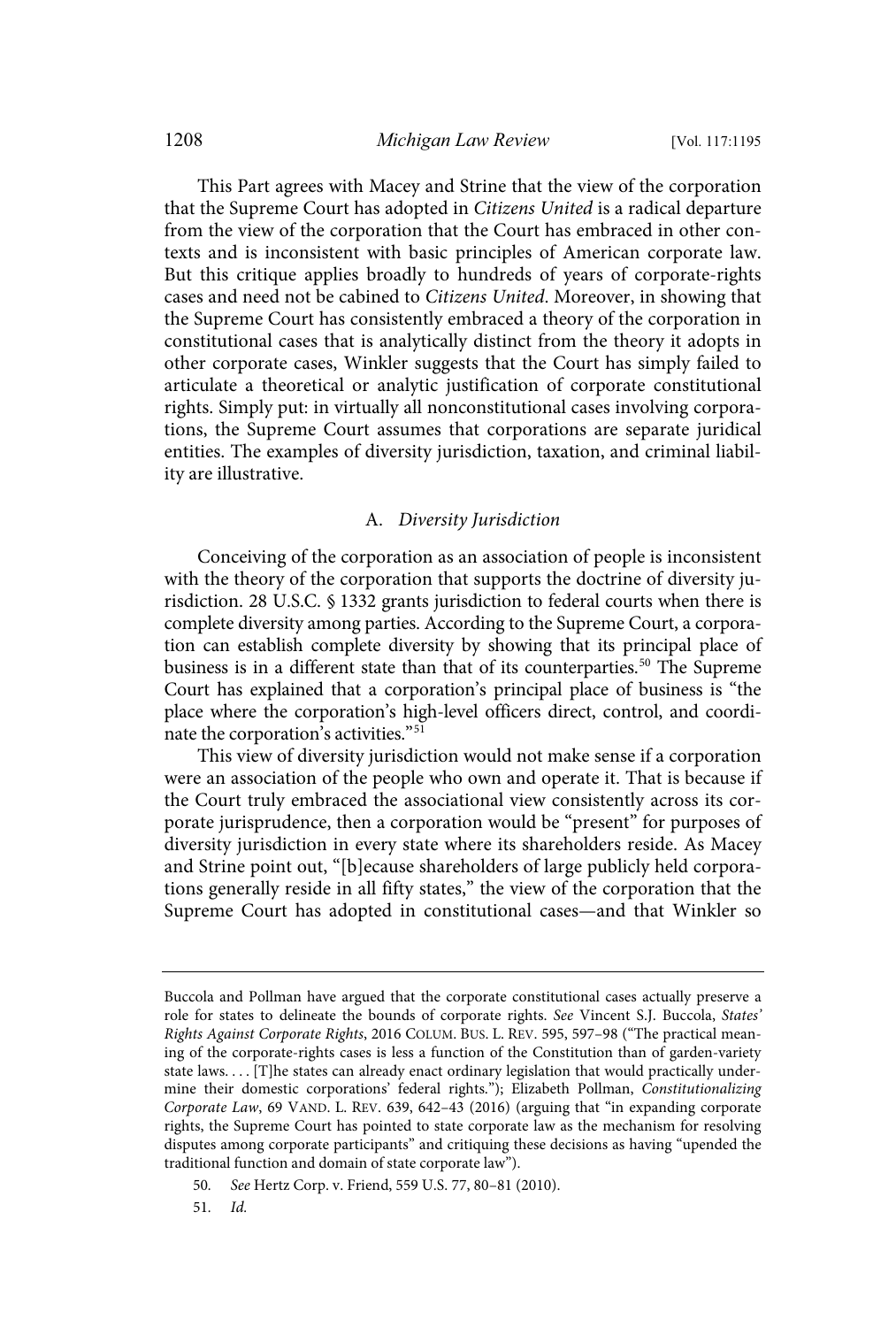cogently identifies—"would undermine the plain meaning of the federal diversity of citizenship statute for corporations."<sup>52</sup>

Moreover, it is worth noting that diversity jurisdiction treats other organizational forms in a manner that is more consistent with the proposition that they are associations of people. For example, courts recognize that partnerships, limited partnerships, and limited liability corporations are citizens of the states in which the organization's partners or members are citizens.<sup>53</sup> In establishing that corporations are distinct from other organizational forms in this respect, corporate law recognizes corporations have more legal separateness than partnerships.

#### B. Taxation

Since Congress passed the federal income tax in 1909,<sup>54</sup> corporations often have had to pay "double taxation" because the corporation pays taxes at the corporate level when it earns profits, and then its shareholders pay a second tax when profits are distributed as dividends that are subject to the individual income tax.<sup>55</sup> The fact that corporate profits are taxed both when the corporation reports and a second time when it pays dividends is consistent with the view that a corporation is is a distinct legal entity that can earn profits in its own right but not with the associational view of the corporation.

And note that tax law respects the fact that corporate personhood flows out of legislative enactments delineating the scope of corporate rights and obligations. Under Subchapter S of the Internal Revenue Code, certain closely held corporations enjoy the right to be taxed in the same manner as a partnership.<sup>56</sup> In this way, the federal government has determined that certain closely held corporations can be understood to be "less separate" than larger corporations. At least in the tax context, Congress has designed regulatory regimes that reflect the particular concerns of particular organizational forms. In doing so, it has exercised its authority to demarcate the degree of

<sup>52.</sup> Macey & Strine, *supra* note 22 (manuscript at 53).

<sup>53. 13</sup>F CHARLES ALAN WRIGHT ET AL., FEDERAL PRACTICE AND PROCEDURE § 3630.1 (3d ed. 2009) ("[T]he Supreme Court has held that the state citizenship of all members of an unincorporated association will be taken into account in determining the association's citizenship when a question of diversity jurisdiction arises."); see, e.g., 3123 SMB LLC v. Horn, 880 F.3d 461, 465 (9th Cir. 2018) ("For purposes of diversity jurisdiction, a limited liability company 'is a citizen of every state of which its owners/members are citizens.' " (quoting Johnson v. Columbia Props. Anchorage, LP, 437 F.3d 894, 899 (9th Cir. 2006))).

<sup>54.</sup> Act of Aug. 5, 1909, ch. 6, § 38, 36 Stat. 11, 112–17.

<sup>55.</sup> See Michael S. Knoll, An Accretion Corporate Income Tax, 49 STAN. L. REV. 1, 2 n.4 (1996). Congress enacted the double taxation of corporate income in 1936. Steven A. Bank, Corporate Managers, Agency Costs, and the Rise of Double Taxation, 44 WM. & MARY L. REV. 167, 170–71, 228 (2002).

<sup>56.</sup> Specifically, Subchapter S allows corporations to be taxed as partnerships if they have one hundred or fewer shareholders and meet certain other requirements. I.R.C. § 1361 (2012 & Supp. V 2018).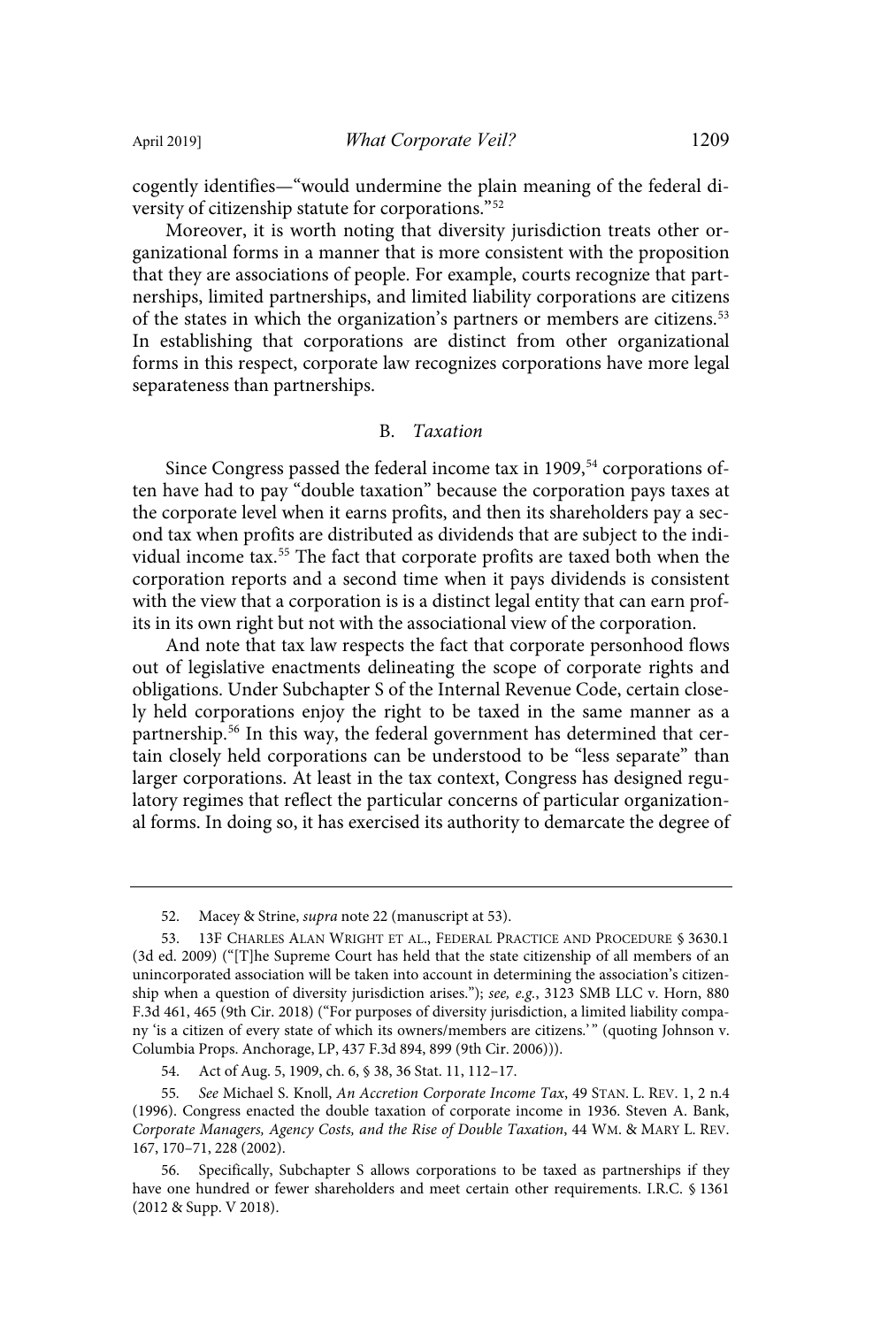a corporation's separateness. This would not be possible if all corporations were associations of their shareholders and managers.

#### C. Criminal Liability

In addition, corporate criminal liability is inconsistent with the associations-of-people view of the corporation and reflects the view that corporations are separate legal entities. In fact, the view that corporations are associassociations of people suggests that corporations cannot be held criminally liable for the actions of their agents. Today, corporations can be held "criminally liable for the federal crimes its employees or agents commit in its interest."<sup>57</sup> The Supreme Court first found that corporations could be held criminally liable in New York Central & Hudson River Railroad Co. v. United States.<sup>58</sup> In that case, the Court explained that a "statute requires all persons, corporate or private, to refrain from certain practices forbidden in the interest of public policy."<sup>59</sup> According to Margaret Blair and Elizabeth Pollman, the Supreme Court cases that recognized that corporations could be held criminally liable were notable because they indicated that the Court had "moved into a new area of constitutional protection for corporations—one arguably beyond contract and property interests—and it did not stop to explain whether the associational view still fit this purpose, who was included in this characterization, and whether it appropriately described the corporations involved in the underlying matter."<sup>60</sup> Thus, like the doctrines of diversity jurisdiction and double taxation, corporate criminal liability treats corcorporations as separate legal entities that can be regulated in their own right. But the implications of the associations-of-people view of the corporation are even more far-reaching in the criminal law context. Under the associational view of the corporation, it would not be possible to hold corporations criminally responsible for the actions of their agents, because only the individuals who make up the corporation—and not the corporation itself—would be capable of committing a crime.

Of course, the fact that corporations are separate juridical entities does not mean that they have all of the same rights and obligations as people. Rather, corporations enjoy certain privileges, such as limited liability, that do not extend to individual persons. In exchange, they incur unique liabilities such as double taxation.

<sup>57.</sup> CHARLES DOYLE, CONG. RESEARCH SERV., R43293, CORPORATE CRIMINAL LIABILITY (2013), https://fas.org/sgp/crs/misc/R43293.pdf [https://perma.cc/Y76V-Z3D6].

<sup>58. 212</sup> U.S. 481 (1909).

<sup>59.</sup> N.Y. Cent. & Hudson River R.R., 212 U.S. at 494-95.

<sup>60.</sup> Blair & Pollman, supra note 14, at 1718.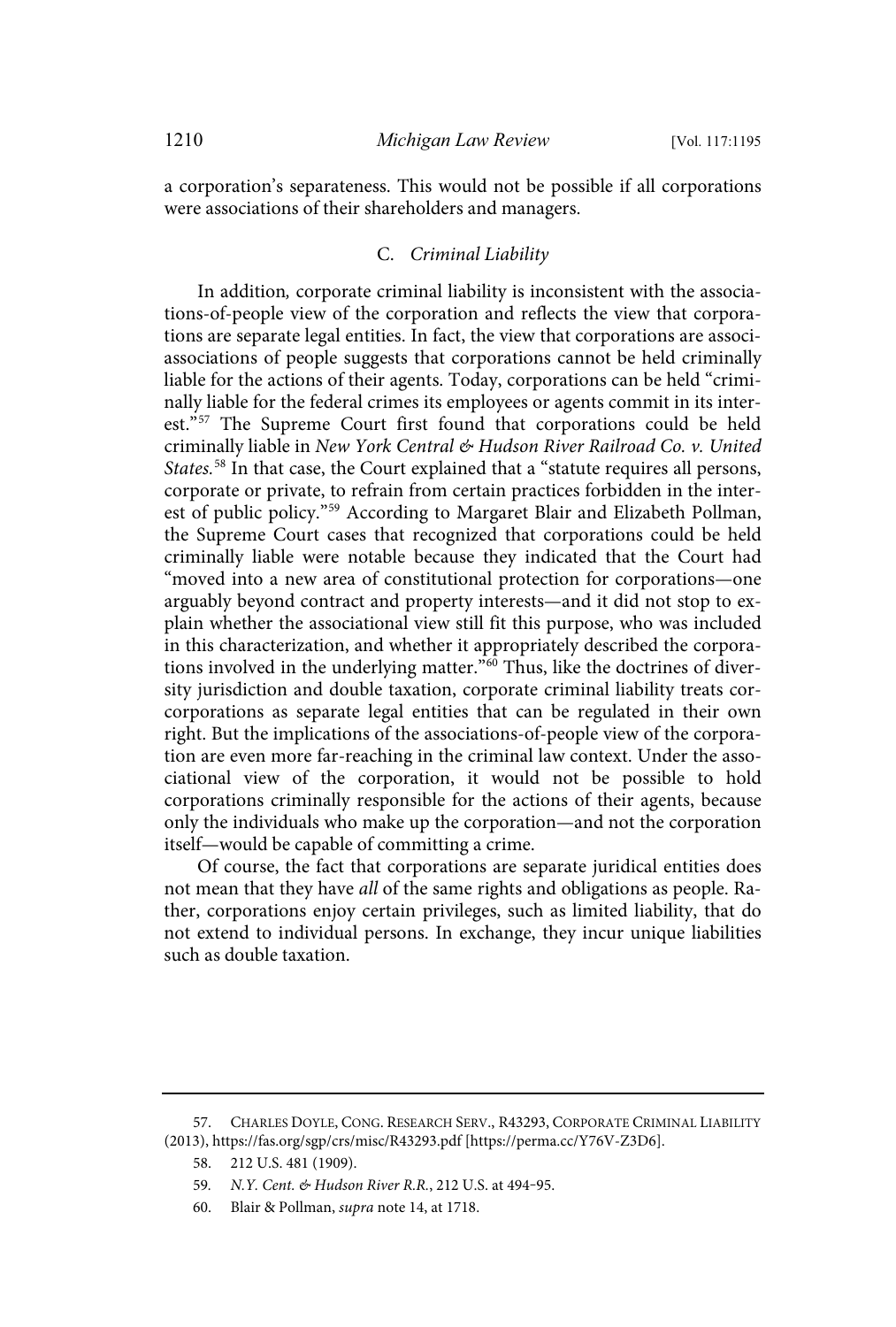#### D. General Partnership

Corporate law scholars actually have a name for the organizational form that treats business entities as associations of persons, and it is not "corporation." A more appropriate description for a group of people who get together to jointly own and manage a business venture without creating a separate juridical entity—or at least by creating a juridical entity that is more closely tied to its owners and managers—is a "general partnership."<sup>61</sup>

Partnerships are not separate juridical entities in the same way as corporations. In a general partnership, the owners are jointly liable for the partnership's debts.<sup>62</sup> There is no limited liability because the debts of the partnerpartnership attach directly to the partners. Moreover, partnerships are passthrough entities, which means that they are not subject to double taxation.<sup>63</sup> The implication is that, unlike a limited liability corporation, a general partnership is more closely tied to its owners and, therefore, more closely approximates a true association of people.

Thus, while the Supreme Court continues to treat corporations as corporations when it comes to their property rights, it effectively treats them as common law partnerships when it considers whether to extend constitutional protections. This treatment is inconsistent with a vast body of corporate law and misunderstands how corporate ownership actually works.

#### **CONCLUSION**

Recognizing what is actually going on in the major corporate constitutional rights cases reveals the full force of Winkler's claim. Winkler has discovered that the Supreme Court has extended constitutional protections to corporations based on a vision of the corporation that is inconsistent with the theory that undergirds the rest of corporate law.

It is unfortunate that Winkler describes the Supreme Court's theory of the corporation in corporate constitutional rights cases as "piercing the corporate veil," because that phrase conceals what the Supreme Court is actually doing. As Part II showed, piercing the corporate veil is a legal doctrine that respects the fact that corporations are separate juridical entities. The doctrine is therefore consistent with the large body of corporate law that also regards the corporation in this way. In claiming that the Supreme Court is

<sup>61.</sup> See UNIF. P'SHIP ACT § 301(1) (UNIF. LAW COMM'N 1997) ("An act of a partner, including the execution of an instrument in the partnership name, for apparently carrying on in the ordinary course the partnership business or business of the kind carried on by the partnership binds the partnership, unless the partner had no authority to act for the partnership in the particular matter and the person with whom the partner was dealing knew or had received a notification that the partner lacked authority.").

<sup>62.</sup> See id. § 306(a) ("Except as otherwise provided in subsections (b) and (c), all partners are liable jointly and severally for all obligations of the partnership unless otherwise agreed by the claimant or provided by law.").

<sup>63.</sup> See Paul B. Stephan III, Disaggregation and Subchapter C: Rethinking Corporate Tax Reform, 76 VA. L. REV. 655, 659 (1990).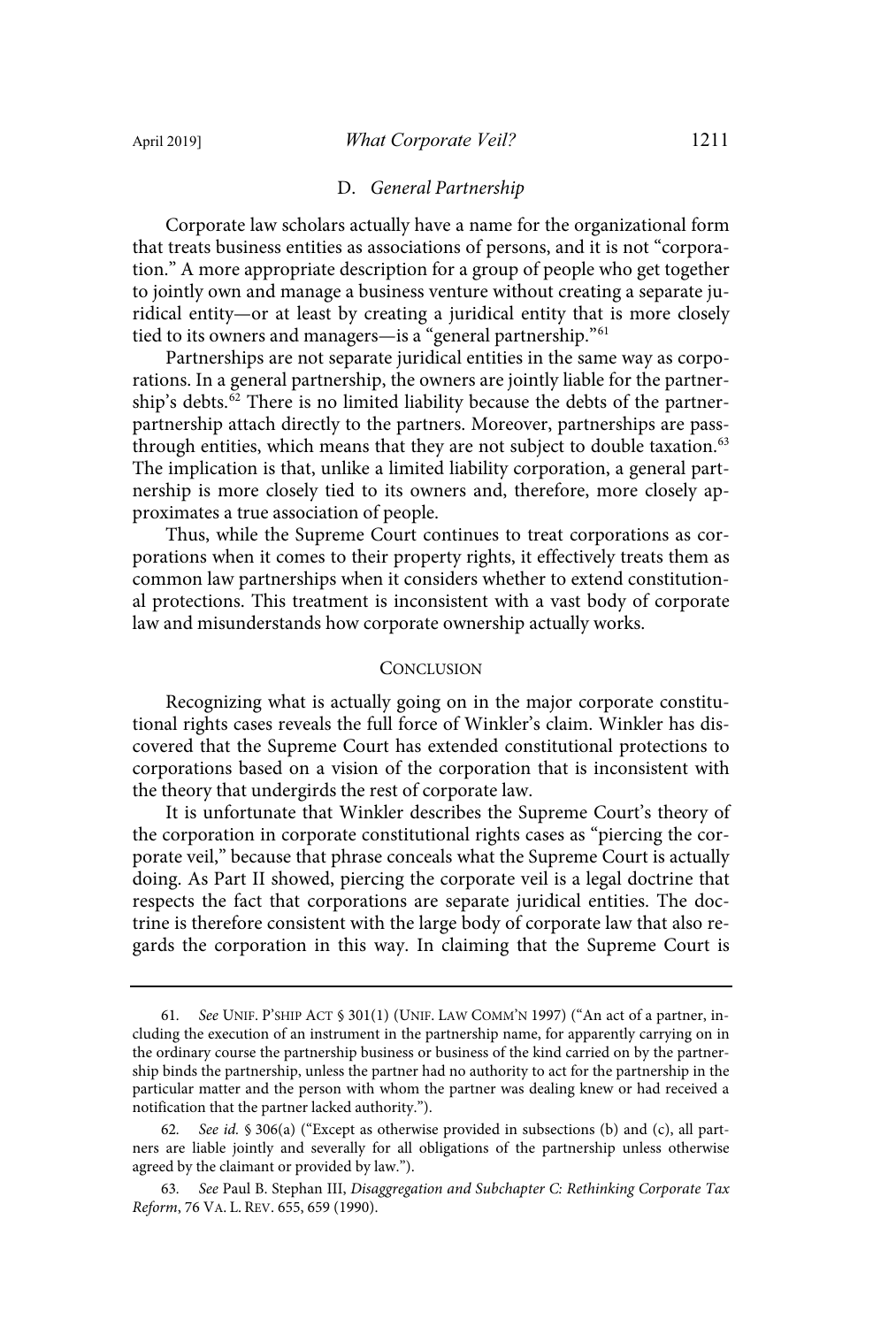piercing the corporate veil when it says that corporations are associations of people, Winkler could be understood to suggest that the Court has adopted a theory of the corporation that is coherent and not in tension with the rest of corporate law.

But that is misleading. As the previous two Parts showed, the theory of the corporation that the Supreme Court has adopted in constitutional cases is radically at odds with the theory of the corporation that it has embraced in the rest of its jurisprudence. Whereas the rest of the law regards corporations as separate juridical entities, the Supreme Court has carved out a narrow area of the law and asserted—without explaining why—that in that area, the law will treat corporations in a different manner. Winkler's use of the phrase "piercing the corporate veil" thus legitimates the Supreme Court's treatment of corporate entities in constitutional rights cases because that phrase falsely suggests that the theory of the corporation that supports those cases can be reconciled with the theory of the corporation that the Court adopts in other areas of its jurisprudence. While Winkler may be using the phrase metaphorically to describe situations in which the Court treats corporations as associations of people, the phrase is an inapt metaphor. It suggests that the theory of the corporation the Court has adopted in its constitutional rights jurisprudence is consistent with the rest of corporate law.

Both veil-piercing and treating the shareholders as an association (or the enterprise as a general partnership) look behind the corporate form, but the way the Court has treated corporations in corporate-rights cases is more radical and less justifiable than Winkler's metaphor suggests. Winkler's use of that phrase thus also conceals some of the more radical implications of his argument and, in my view, weakens his broader critique of Supreme Court decisions extending constitutional protections to corporations. What is perhaps most provocative about We the Corporations is that, through painstaking historical research, Winkler has discovered that the Supreme Court has consistently embraced a theory of the corporation in constitutional cases that is inconsistent with the theory of the corporation that undergirds other areas of the law. Perhaps most importantly, Winkler shows that the Supreme Court has failed to explain its decision to treat corporations as associations of people in constitutional cases but not in other cases<sup>64</sup> and that there is no principled legal reasoning behind the special treatment corporations receive. The Supreme Court's inconsistent conception of the corporation—and its failure to explain this inconsistent treatment—is what makes Winkler's critique of the Court's logic in constitutional rights cases so powerful.

Corporations' special legal treatment does not, as Winkler suggests, stem simply from the fact that courts have extended the same constitutional protections to corporations as have been extended to people. Rather, their special legal treatment arises because they are able to both enjoy constitutional protections and have the unique ability to shift the costs of harmful behavior

<sup>64</sup> . See pp. 54–56, 57, 59–60, 62, 66, 67–68, 74, 75, 87–88, 100–01, 107, 145, 176, 273, 275, 364, 378, 381, 385–86.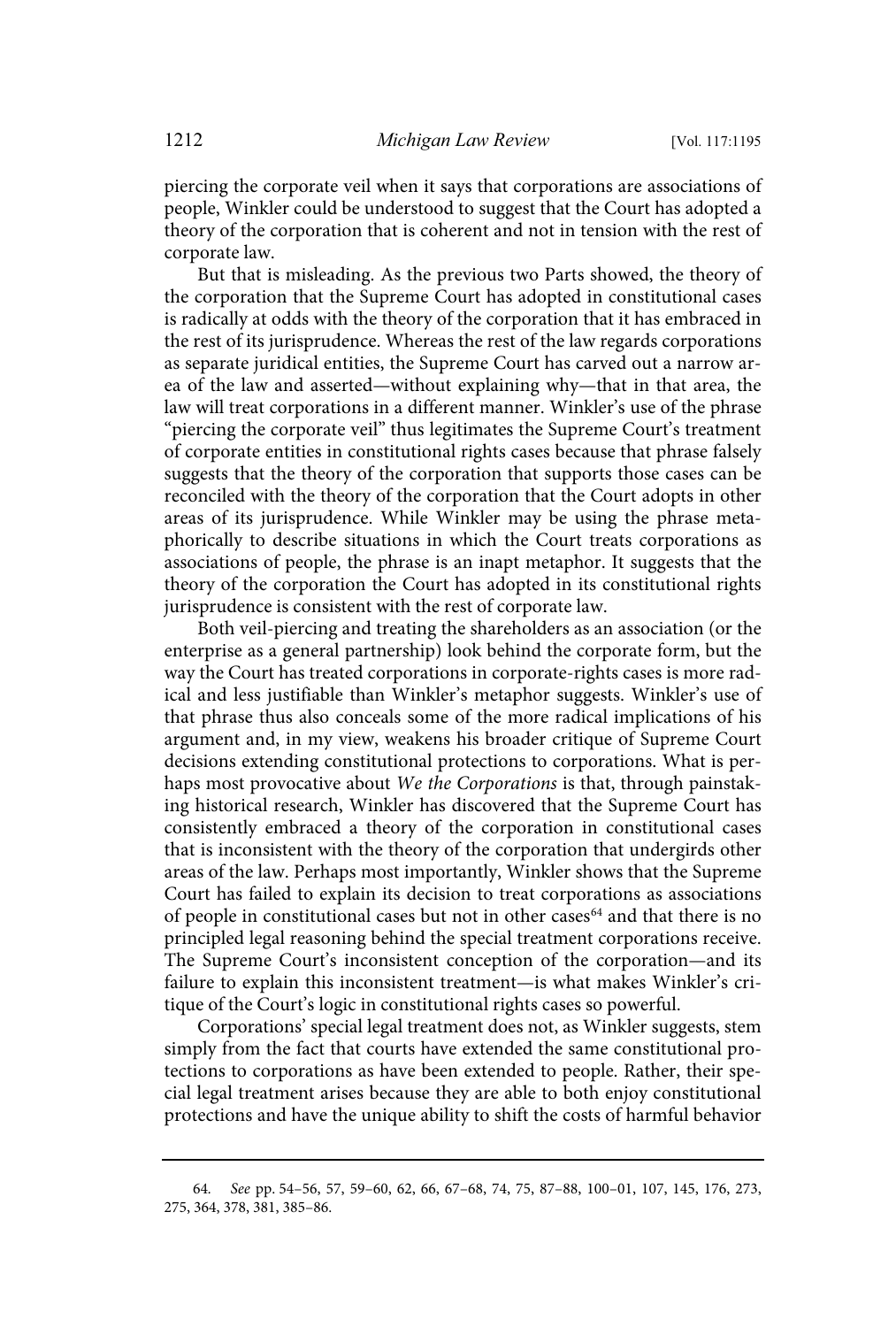onto other members of society through doctrines such as limited liability and the business judgment rule.

Generally, corporate law allows business entities to choose either to be treated as separate legal entities, in which case they are be able to enjoy limited liability, or to be treated as a partnership, in which case they enjoy passthrough tax benefits but are personally liable for the debts of the partnership. The idea is that American law provides a menu of organizational options and that choosing to opt into one confers certain benefits and imposes certain costs. Theoretically, the benefit of corporate organization is that corporations are treated as separate legal entities, which means that investors enjoy limited liability. The downside of creating a separate legal entity is that the corporation can be regulated as such, which means it has to pay taxes and can be subjected to criminal sanctions. Corporate law thus forces individuals to live with the consequences of the organizational form they select.

The natural consequence of the Supreme Court's decision that corporations are associations of people is in tension with the logic of limited liability, double taxation, and corporate criminal liability. How can a corporation be fined for a criminal infraction if the corporation is simply an association of people? On the associations-of-people view of the corporation, a corporation could not possibly commit a crime because it does not exist separate and apart from the people who own and manage it. For that reason, criminal sanctions could only attach to the individuals who committed a crime. Similarly, how could a corporation enjoy limited liability if it is nothing more than an association of shareholders and creditors? The theory that corporations are separate juridical entities provides the theoretical justification that allows them to possess their own property. But if they are simply associations of people, then there is nothing to separate the property of the corporation from the property of the corporation's shareholders.

Winkler shows that the Supreme Court has selectively applied the existential theory that corporations are associations of people and has done so without coherently explaining why corporations and shareholders are separate legal entities in some situations but not in others. If corporations are not "associations of citizens" in every case, then it is not immediately apparent why they should be regarded as such in constitutional cases. At the very least, the Supreme Court's assertion that corporations are associations of people in constitutional cases demands an explanation. Moreover, applying the court's reasoning to traditional corporate law cases would destroy the concept of limited liability and, in doing so, undermine what many see as a central pillar of modern economic development.

It may be the case that corporations deserve some of the same constitutional protections as people. Winkler has shown, however, that the Supreme Court has failed to articulate a justification for extending constitutional protections to corporations. That is because if corporate constitutional rights are derivative of individuals' constitutional rights, as the Supreme Court has claimed on numerous occasions, then it would seem that a constitutional infraction would require showing that an individual—not a corporation—is the wronged party. Perhaps some of the Supreme Court's constitutional cases